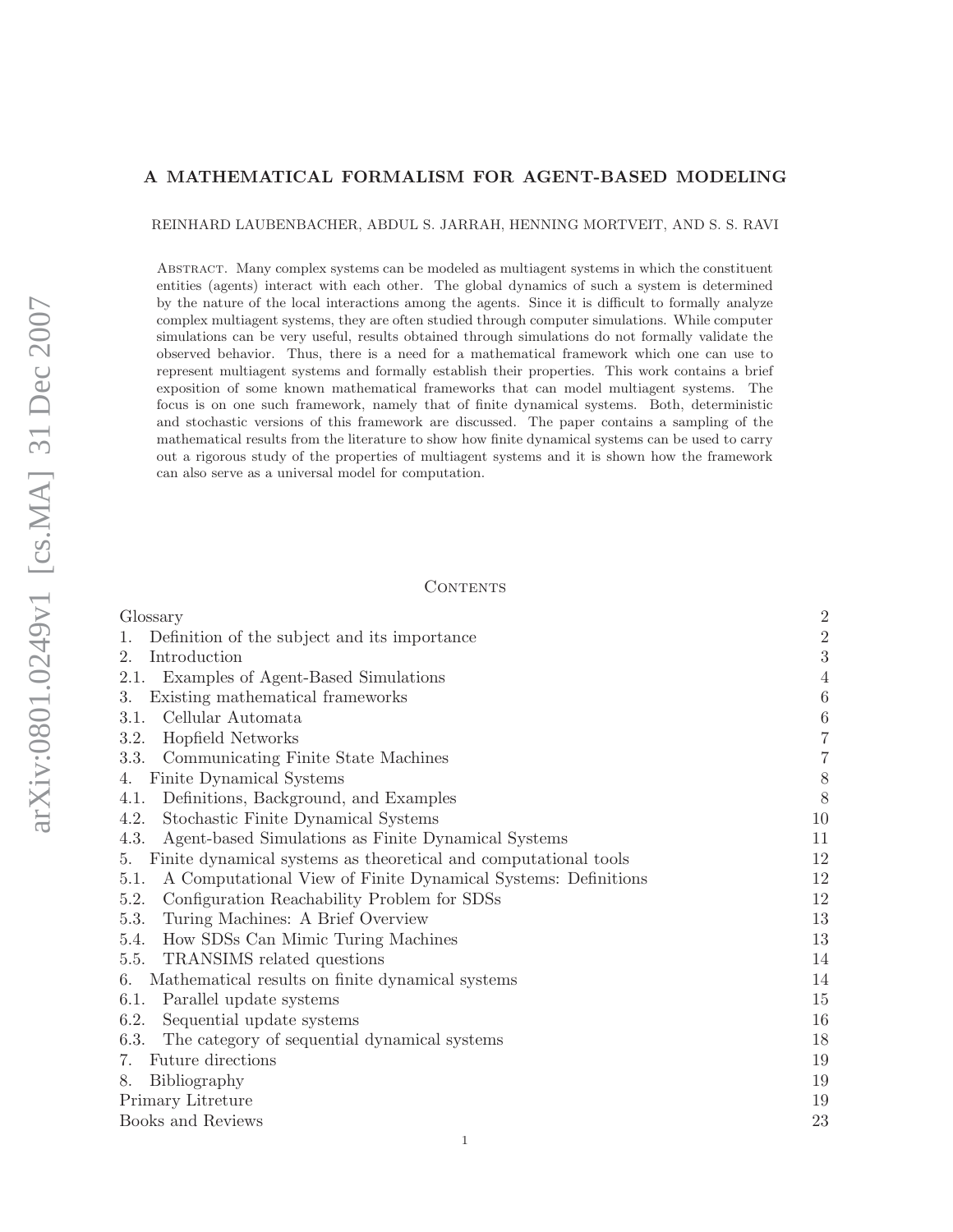### **GLOSSARY**

**Agent-based simulation.** An agent-based simulation of a complex system is a computer model that consists of a collection of agents/variables that can take on a typically finite collection of states. The state of an agent at a given point in time is determined through a collection of rules that describe the agent's interaction with other agents. These rules may be deterministic or stochastic. The agent's state depends on the agent's previous state and the state of a collection of other agents with whom it interacts.

**Mathematical framework.** A mathematical framework for agent-based simulation consists of a collection of mathematical objects that are considered mathematical abstractions of agent-based simulations. This collection of objects should be general enough to capture the key features of most simulations, yet specific enough to allow the development of a mathematical theory with meaningful results and algorithms.

**Finite dynamical system.** A finite dynamical system is a time-discrete dynamical system on a finite state set. That is, it is a mapping from a cartesian product of finitely many copies of a finite set to itself. This finite set is often considered to be a field. Dynamics is generated by iteration of the mapping.

## 1. Definition of the subject and its importance

Agent-based simulations are generative or computational approaches used for analyzing "complex systems." What is a "system?" Examples of systems include a collection of molecules in a container, the population in an urban area, and the brokers in a stock market. The entities or agents in these three systems would be molecules, individuals and stock brokers, respectively. The agents in such systems interact in the sense that molecules collide, individuals come into contact with other individuals and brokers trade shares. Such systems, often called multiagent systems, are not necessarily complex. The label "complex" is typically attached to a system if the number of agents is large, if the agent interactions are involved, or if there is a large degree of heterogeneity in agent character or their interactions.

This is of course not an attempt to define a complex system. Currently there is no generally agreed upon definition of complex systems. It is not the goal of this article to provide such a definition – for our purposes it will be sufficient to think of a complex system as a collection of agents interacting in some manner that involves one or more of the complexity components just mentioned, that is, with a large number of agents, heterogeneity in agent character and interactions and possibly stochastic aspects to all these parts. The global properties of complex systems, such as their global dynamics, emerge from the totality of local interactions between individual agents over time. While these local interactions are well understood in many cases, little is known about the emerging global behavior. Thus, it is typically difficult to construct global mathematical models such as systems of ordinary or partial differential equations, whose properties one could then analyze. Agent-based simulations are one way to create computational models of complex systems that take their place.

An agent-based simulation, sometimes also called an *individual-based* or *interaction-based sim*ulation (which we prefer), of a complex system is in essence a computer program that realizes some (possibly approximate) model of the system to be studied, incorporating the agents and their rules of interaction. The simulation might be deterministic (i.e., the evolution of agent-states is governed by deterministic rules) or stochastic. The typical way in which such simulations are used is to initialize the computer program with a particular assignment of agent states and to run it for some time. The output is a temporal sequence of states for all agents, which is then used to draw conclusions about the complex system one is trying to understand. In other words, the computer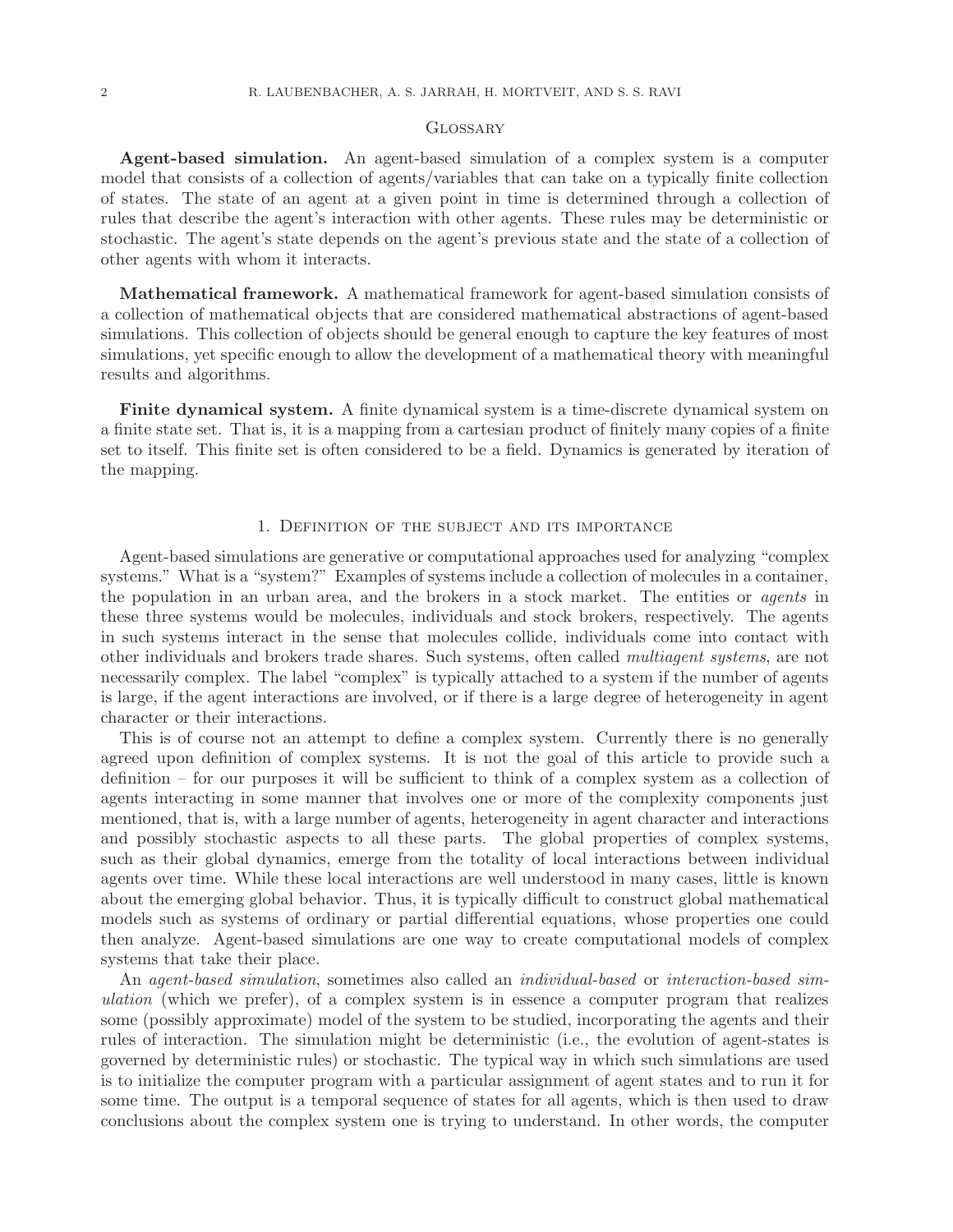program is the model of the complex system, and by running the program repeatedly, one expects to obtain an understanding of the characteristics of the complex system.

There are two main drawbacks to this approach. First, it is difficult to validate the model. Simulations for most systems involve quite complex software constructs that pose challenges to code validation. Second, there are essentially no rigorous tools available for an analysis of model properties and dynamics. There is also no widely applicable formalism for the comparison of models. For instance, if one agent-based simulation is a simplification of another, then one would like to be able to relate their dynamics in a rigorous fashion. We are currently lacking a mathematically rich formal framework that models agent-based simulations. This framework should have at its core a class of mathematical objects to which one can map agent-based simulations. The objects should have a sufficiently general mathematical structure to capture key features of agent-based simulations and, at the same time, should be rich enough to allow the derivation of substantial mathematical results. This chapter presents one such framework, namely the class of *time-discrete* dynamical systems over finite state sets.

The building blocks of these systems consist of a collection of variables (mapping to agents), a dependency graph that captures the dependence relations of agents on other agents, a local update function for each agent that encapsulates the rules by which the state of each agent evolves over time, and an update discipline for the variables (e.g. parallel or sequential). We will show that this class of mathematical objects is appropriate for the representation of agent-based simulations and, therefore, complex systems, and is rich enough to pose and answer relevant mathematical questions. This class is sufficiently rich to be of mathematical interest in its own right and much work remains to be done in studying it. We also remark that many other frameworks such as probabilistic Boolean networks [80] fit inside the framework described here.

# 2. Introduction

Computer simulations have become an integral part of today's research and analysis methodologies. The ever-increasing demands arising from the complexity and sheer size of the phenomena studied constantly push computational boundaries, challenge existing computational methodologies, and motivate the development of new theories to improve our understanding of the potential and limitations of computer simulation. Interaction-based simulations are being used to simulate a variety of biological systems such as ecosystems and the immune system, social systems such as urban populations and markets, and infrastructure systems such as communication networks and power grids.

To model or describe a given system, one typically has several choices in the construction and design of agent-based models and representations. When agents are chosen to be simple, the simulation may not capture the behavior of the real system. On the other hand, the use of highly sophisticated agents can quickly lead to complex behavior and dynamics. Also, use of sophisticated agents may lead to a system that *scales poorly*. That is, a linear increase in the number of agents in the system may require a non-linear (e.g., quadratic, cubic, or exponential) increase in the computational resources needed for the simulation.

Two common methods, namely *discrete event simulation* and *time-stepped simulation*, are often used to implement agent-based models [1; 45; 67]. In the discrete event simulation method, each event that occurs in the system is assigned a time of occurrence. The collection of events is kept in increasing order of their occurrence times. (Note that an event occurring at a certain time may give rise to events which occur later.) When all the events that occur at a particular time instant have been carried out, the simulation clock is advanced to the next time instant in the order. Thus, the differences between successive values of the simulation clock may not be uniform. Discrete event simulation is typically used in contexts such as queuing systems [58]. In the time-stepped method of simulation, the simulation clock is always advanced by the same amount. For each value of the simulation clock, the states of the system components are computed using equations that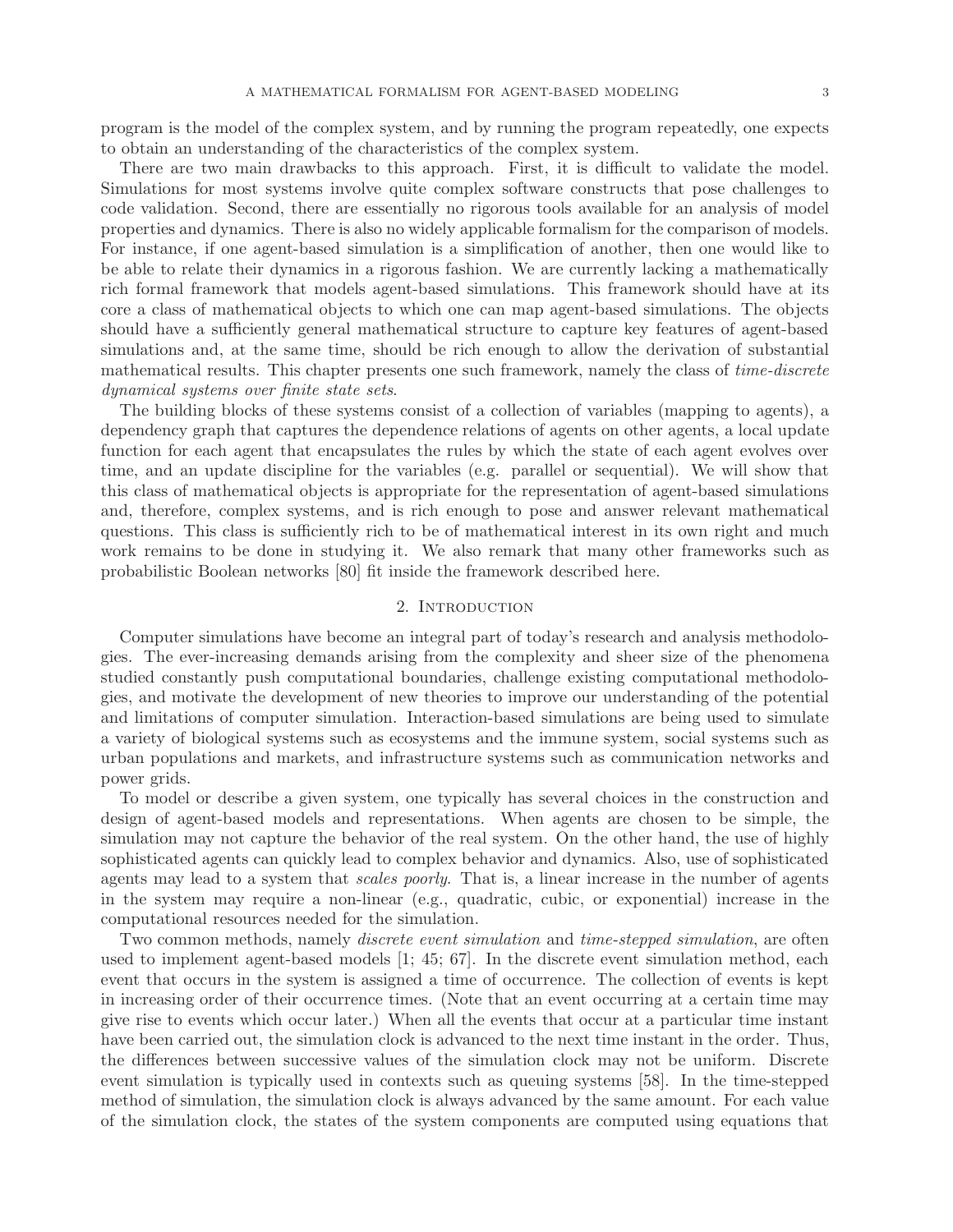model the system. This method of simulation is commonly used for studying, e.g., fluid flows or chemical reactions. The choice of model (discrete event versus time-stepped) is typically guided by an analysis of the computational speed they can offer, which in turn depends on the nature of the system being modeled, see, e.g., [37].

Tool-kits for general purpose agent-based simulations include Swarm [29; 57] and Repast [68]. Such tool-kits allow one to specify more complex agents and interactions than would be possible using, e.g., ordinary differential equations models. In general, it is difficult to develop a software package that is capable of supporting the simulation of a wide variety of physical, biological, and social systems.

Standard or classical approaches to modeling are often based on continuous techniques and frameworks such as ordinary differential equations (ODEs) and partial differential equations (PDEs). For example, there are PDE based models for studying traffic flow [38; 47; 85]. These can accurately model the emergence of traffic jams for simple road/intersection configurations through, for example, the formation of shocks. However, these models fail to scale to the size and the specifications required to accurately represent large urban areas. Even if they hypothetically were to scale to the required size, the answers they provide (e.g. car density on a road as a function of position and time) cannot answer questions pertaining to specific travelers or cars. Questions of this type can be naturally described and answered through agent-based models. An example of such a system is TRANSIMS (see Section 2.1.1), where an agent-based simulation scheme is implemented through a cellular automaton model. Another well-known example of the change in modeling paradigms from continuous to discrete is given by lattice gas automata [32] in the context of fluid dynamics.

Stochastic elements are inherent in many systems, and this usually is reflected in the resulting models used to describe them. A stochastic framework is a natural approach in the modeling of, for example, noise over a channel in a simulation of telecommunication networks [8]. In an economic market or a game theoretic setting with competing players, a player may sometimes decide to provide incorrect information. The state of such a player may therefore be viewed and modeled by a random variable. A player may make certain probabilistic assumptions about other players' environment. In biological systems, certain features and properties may only be known up to the level of probability distributions. It is only natural to incorporate this stochasticity into models of such systems.

Since applications of stochastic discrete models are common, it is desirable to obtain a better understanding of these simulations both from an application point of view (reliability, validation) and from a mathematical point of view. However, an important disadvantage of agent-based models is that there are few mathematical tools available at this time for the analysis of their dynamics.

2.1. **Examples of Agent-Based Simulations.** In order to provide the reader with some concrete examples that can also be used later on to illustrate theoretical concepts we describe here three examples of agent-based descriptions of complex systems, ranging from traffic networks to the immune system and voting schemes.

2.1.1. TRANSIMS (TRansportation ANalysis SIMulation System). TRANSIMS is a large-scale computer simulation of traffic on a road network [63; 66; 76]. The simulation works at the resolution level of individual travelers, and has been used to study large US metropolitan areas such as Portland,OR, Washington D.C. and Dallas/Fort Worth. A TRANSIMS-based analysis of an urban area requires  $(i)$  a population,  $(ii)$  a location-based activity plan for each individual for the duration of the analysis period and (iii) a network representation of all transportation pathways of the given area. The data required for  $(i)$  and  $(ii)$  are generated based on, e.g., extensive surveys and other information sources. The network representation is typically very close to a complete description of the real transportation network of the given urban area.

TRANSIMS consists of two main modules: the router and the cellular automaton based microsimulator. The router maps each activity plan for each individual (obtained typically from activity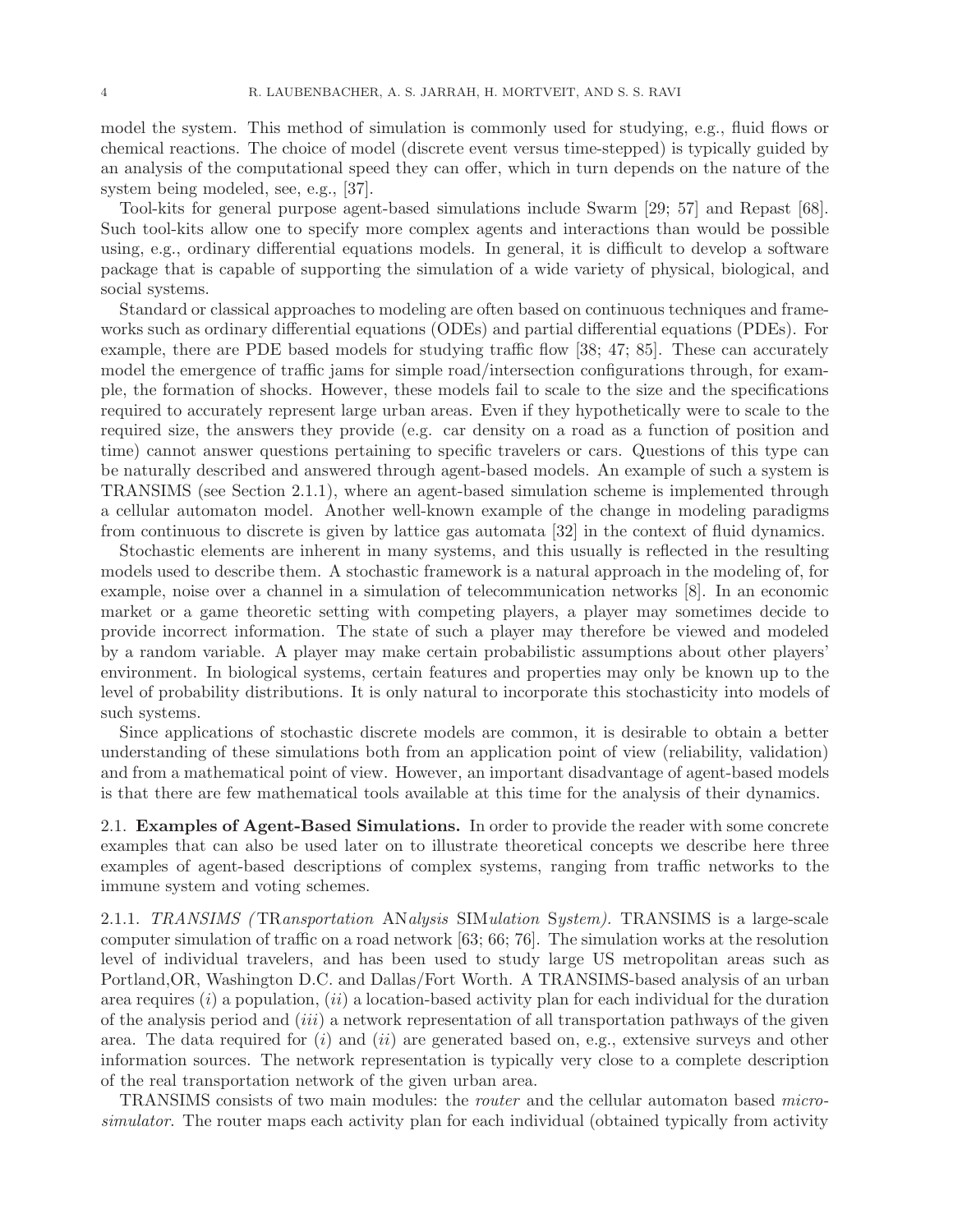surveys) into a travel route. The micro-simulator executes the travel routes and sends each individual through the transportation network so that its activity plan is carried out. This is done in such a way that all constraints imposed on individuals from traffic driving rules, road signals, fellow travelers, and public transportation schedules are respected. The time scale is typically 1 second.

The micro-simulator is the part of TRANSIMS responsible for the detailed traffic dynamics. Its implementation is based on cellular automata which are described in more detail in Section 3.1. Here, for simplicity, we focus on the situation where each individual travels by car. The road network representation is in terms of links (e.g. road segments) and nodes (e.g. intersections). The network description is turned into a cell-network description by discretizing each lane of every link into cells. A cell corresponds to a 7.5 meter lane segment, and can have up to four neighbor cells (front, back, left and right).

The vehicle dynamics is specified as follows. Vehicles travel with discrete velocities 0, 1, 2, 3, 4 or 5 which are constant between time steps. Each update time step brings the simulation one time unit forward. If the time unit is one second then the maximum speed of  $v_{\text{max}} = 5$  cells per time unit corresponds to an actual speed of  $5 \times 7.5 \,\mathrm{m/s} = 37.5 \,\mathrm{m/s}$  which is 135 kmh or approximately 83.9 mph.

Ignoring intersection dynamics, the micro-simulator executes three functions for each vehicle in every update: (a) lane-changing, (b) acceleration and (c) movement. These functions can be implemented through four cellular automata, one each for lane change decision and execution, one for acceleration and one for movement. For instance, the acceleration automaton works as follows. A vehicle in TRANSIMS can increase its speed by at most 1 cell per second, but if the road ahead is blocked, the vehicle can come to a complete stop in the same time. The function that is applied to each cell that has a car in it uses the gap ahead and the maximal speed to determine if the car will increase or decrease its velocity. Additionally, a car may have its velocity decreased one unit as determined by a certain deceleration probability. The random deceleration is an important element of producing realistic traffic flow. A major advantage of this representation is that it leads to very light-weight agents, a feature that is critical for achieving efficient scaling.

2.1.2. *CImmSim.* Next we discuss an interaction-based simulation that models certain aspects of the human immune system. Comprised of a large number of interacting cells whose motion is constrained by the body's anatomy, the immune system lends itself very well to agent-based simulation. In particular, these models can take into account three-dimensional anatomical variations as well as small-scale variability in cell distributions. For instance, while the number of T-cells in the human body is astronomical, the number of antigen-specific T-cells, for a specific antigen, can be quite small, thereby creating many spatial inhomogeneities. Also, little is known about the global structure of the system to be modeled.

The first discrete model to incorporate a useful level of complexity was  $ImmSim$  [22; 23], developed by Seiden and Celada as a stochastic cellular automaton. The system includes B-cells, T-cells, antigen presenting cells (APCs), antibodies, antigens, and antibody-antigen complexes. Receptors on cells are represented by bit strings, and antibodies use bit strings to represent their epitopes and peptides. Specificity and affinity are defined by using bit string similarity. The bit string approach was initially introduced in [31]. The model is implemented on a regular two-dimensional grid, which can be thought of as a slice of a lymph node, for instance. It has been used to study various phenomena, including the optimal number of human leukocyte antigens in human beings [22], the autoimmunity and T-lymphocyte selection in the thymus [60], antibody selection and hypermutation [24], and the dependence of the selection and maturation of the immune response on the antigen-to-receptor's affinity [15]. The computational limitations of the Seiden-Celada model have been overcome by a modified model, *CimmSim* [20], implemented on a parallel architecture. Its complexity is several orders of magnitude larger than that of its predecessor. It has been used to model hypersensitivity to chemotherapy [19] and the selection of escape mutants from immune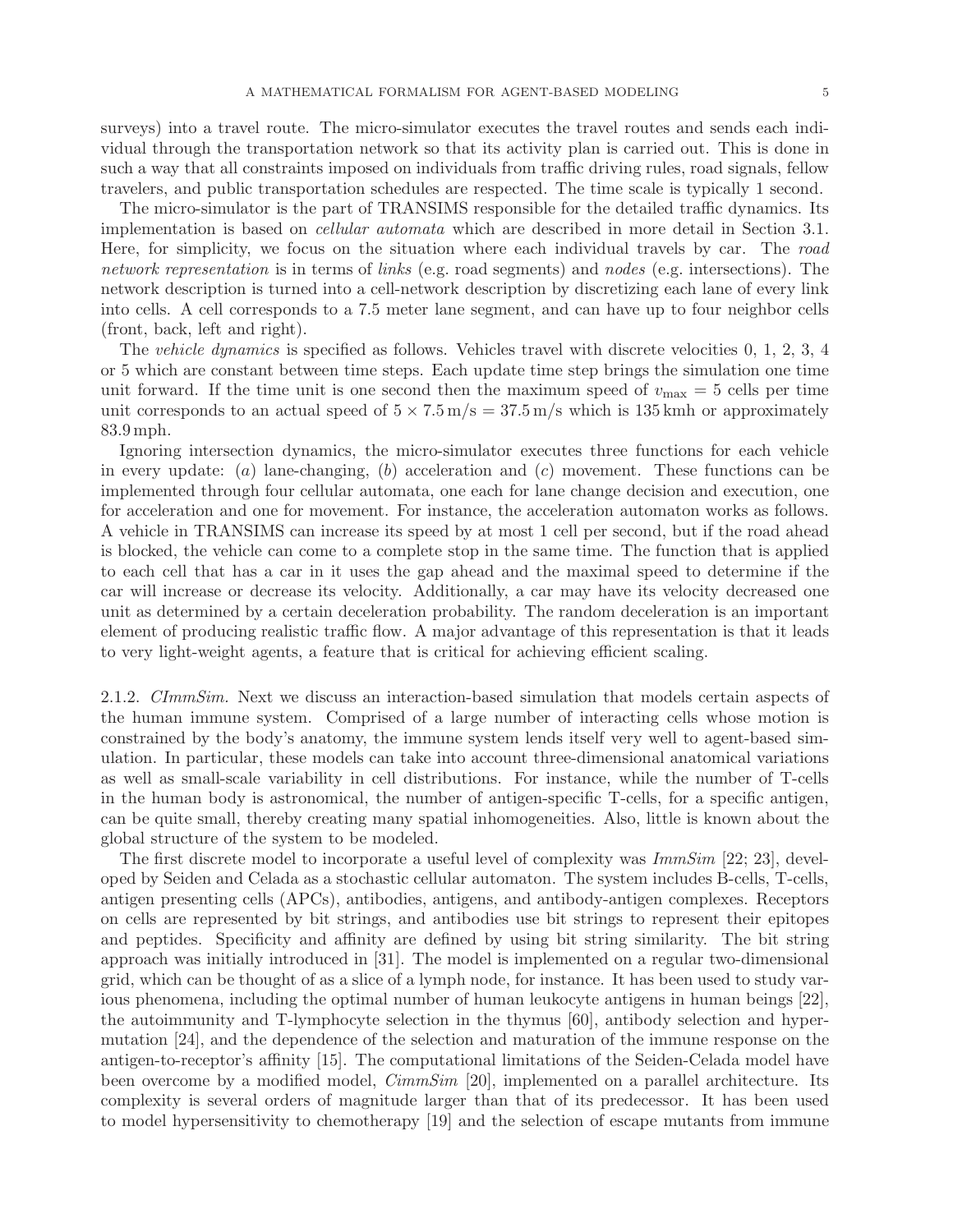recognition during HIV infection [14]. In [21] the CimmSim framework was applied to the study of mechanisms that contribute to the persistence of infection with the Epstein-Barr virus.

2.1.3. A Voting Game. The following example describes a hypothetical voting scheme. The voting system is constructed from a collection of voters. For simplicity, it is assumed that only two candidates, represented by 0 and 1, contest in the election. There are N voters represented by the set  $\{v_1, v_2, \ldots, v_N\}$ . Each voter has a candidate preference or a *state*. We denote the state of voter  $v_i$  by  $x_i$ . Moreover, each voter knows the preferences or states of some of his or her friends (fellow voters). This friendship relation is captured by the dependency graph which we describe later in Section 4.1.

Starting from an initial configuration of preferences, the voters cast their votes in some order. The candidate that receives the most votes is the winner. A number of rules can be formulated to decide how each voter chooses a candidate. We will provide examples of such rules later, and as will be seen, the outcome of the election is governed by the order in which the votes are cast as well as the structure of the dependency graph.

# 3. Existing mathematical frameworks

The field of agent-based simulation currently places heavy emphasis on implementation and computation rather than on the derivation of formal results. Computation is no doubt a very useful way to discover potentially interesting behavior and phenomena. However, unless the simulation has been set up very carefully, its outcome does not formally validate or guarantee the observed phenomenon. It could simply be caused by an artifact of the system model, an implementation error, or some other uncertainty.

A first step in a theory of agent-based simulation is the introduction of a formal framework that on the one hand is precise and computationally powerful, and, on the other hand, is natural in the sense that it can be used to effectively describe large classes of both deterministic and stochastic systems. Apart from providing a common basis and a language for describing the model using a sound formalism, such a framework has many advantages. At a first level, it helps to clarify the key structure in a system. Domain specific knowledge is crucial to deriving good models of complex systems, but domain specificity is often confounded by domain conventions and terminology that eventually obfuscate the real structure.

A formal, context independent framework also makes it easier to take advantage of existing general theory and algorithms. Having a model formulated in such a framework also makes it easier to establish results. Additionally, expressing the model using a general framework is more likely to produce results that are widely applicable. This type of framework also supports implementation and validation. Modeling languages like UML [16] serve a similar purpose, but tend to focus solely on software implementation and validation issues, and very little on mathematical or computational analysis.

3.1. **Cellular Automata.** In this section we discuss several existing frameworks for describing agent-based simulations. Cellular automata (CA) were introduced by Ulam and von Neumann [84] as biologically motivated models of computation. Early research addressed questions about the computational power of these devices. Since then their properties have been studied in the context of dynamical systems [40], language theory [52], and ergodic theory [51] to mention just a few areas. Cellular automata were popularized by Conway [35] (Game of Life) and by Wolfram [55; 86; 88]. Cellular automata (both deterministic and stochastic) have been used as models for phenomena ranging from lattice gases [32] and flows in porous media [77] to traffic analysis [33; 64; 65].

A cellular automaton is typically defined over a regular grid. An example is a two-dimensional grid such as  $\mathbb{Z}^2$ . Each grid point  $(i, j)$  is referred to as a *site* or *node*. Each site has a state  $x_{i,j}(t)$ which is often taken to be binary. Here  $t$  denotes the time step. Furthermore, there is a notion of a neighborhood for each site. The neighborhood N of a site is the collection of sites that can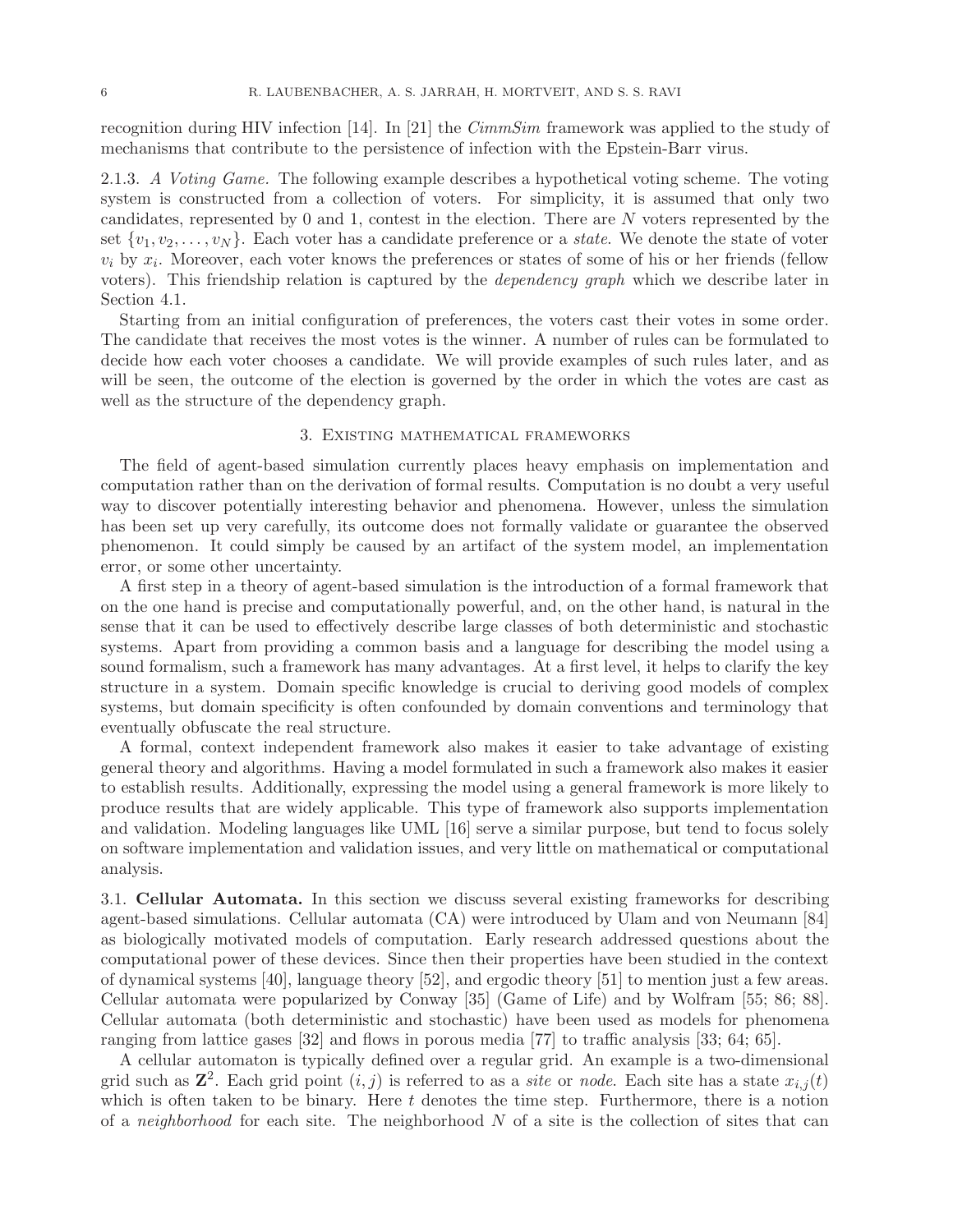influence the future state of the given site. Based on its current state  $x_{i,j}(t)$  and the current states of the sites in its neighborhood N, a function  $f_{i,j}$  is used to compute the next state  $x_{i,j}(t+1)$  of the site  $(i, j)$ . Specifically, we have

(3.1) 
$$
x_{i,j}(t+1) = f_{i,j}(\bar{x}_{i,j}(t)),
$$

where  $\bar{x}_{i,j}(t)$  denotes the tuple consisting of all the states  $x_{i',j'}(t)$  with  $(i',j') \in N$ . The tuple consisting of the states of all the sites is the CA *configuration* and is denoted  $x(t)=(x_{i,j}(t))_{i,j}$ . Equation (3.1) is used to map the configuration  $x(t)$  to  $x(t + 1)$ . The cellular automaton map or dynamical system, is the map  $\Phi$  that sends  $x(t)$  to  $x(t+1)$ .

A central part of CA research is to understand how configurations evolve under iteration of the map  $\Phi$  and what types of dynamical behavior can be generated. A general introduction to CA can be found in [43].

3.2. **Hopfield Networks.** Hopfield networks were proposed as a simple model of associative memories [42]. A discrete Hopfield neural network consists of an undirected graph  $Y(V,E)$ . At any time t, each node  $v_i \in V$  has a state  $x_i(t) \in \{+1, -1\}$ . Further, each node  $v_i \in V$  has an associated threshold  $\tau_i \in \mathbf{R}$ . Each edge  $\{v_i, v_j\} \in E$  has an associated weight  $w_{i,j} \in \mathbf{R}$ . For each node  $v_i$ , the neighborhood  $N_i$  of  $v_i$  includes  $v_i$  and the set of nodes that are adjacent to  $v_i$  in Y. Formally,

$$
N_i = \{v_i\} \cup \{v_j \in V \,:\, \{v_i, v_j\} \in E\}.
$$

States of nodes are updated as follows. At time t, node  $v_i$  computes the function  $f_i$  defined by

$$
f_i(t) = \text{sgn}\left(-\tau_i + \sum_{v_j \in N_i} w_{i,j} x_j(t)\right),\,
$$

where sgn is the map from **R** to  $\{+1, -1\}$ , defined by

$$
sgn(x) = \begin{cases} 1, & \text{if } x \ge 0 \text{ and} \\ -1 & \text{otherwise.} \end{cases}
$$

Now, the state of  $v_i$  at time  $t + 1$  is

$$
x_i(t+1) = f_i(t).
$$

Many references on Hopfield networks (see for example [42; 78]) assume that the underlying undirected graph is complete; that is, there is an edge between every pair of nodes. In the definition presented above, the graph need not be complete. However, this does not cause any difficulties since the missing edges can be assigned weight 0. As a consequence, such edges will not play any role in determining the dynamics of the system. Both synchronous and asynchronous update models of Hopfield neural networks have been considered in the literature. For theoretical results concerning Hopfield networks see [69; 70] and the references cited therein. Reference [78] presents a number of applications of neural networks. In [54], a Hopfield model is used to study polarization in dynamic networks.

3.3. **Communicating Finite State Machines.** The model of communicating finite state machines (CFSM) was proposed to analyze protocols used in computer networks. In some of the literature, this model is also referred to as "concurrent transition systems" [36].

In the CFSM model, each agent is a process executing on some node of a distributed computing system. Although there are minor differences among the various CFSM models proposed in the literature [17; 36], the basic set-up models each process as a finite state machine (FSM). Thus, each agent is in a certain state at any time instant  $t$ . For each pair of agents, there is a bidirectional channel through which they can communicate. The state of an agent at time  $t+1$  is a function of the current state and the input (if any) on one or more of the channels. When an agent (FSM) undergoes a transition from one state to another, it may also choose to send a message to another agent or receive a message from an agent. In general, such systems can be synchronous or asynchronous.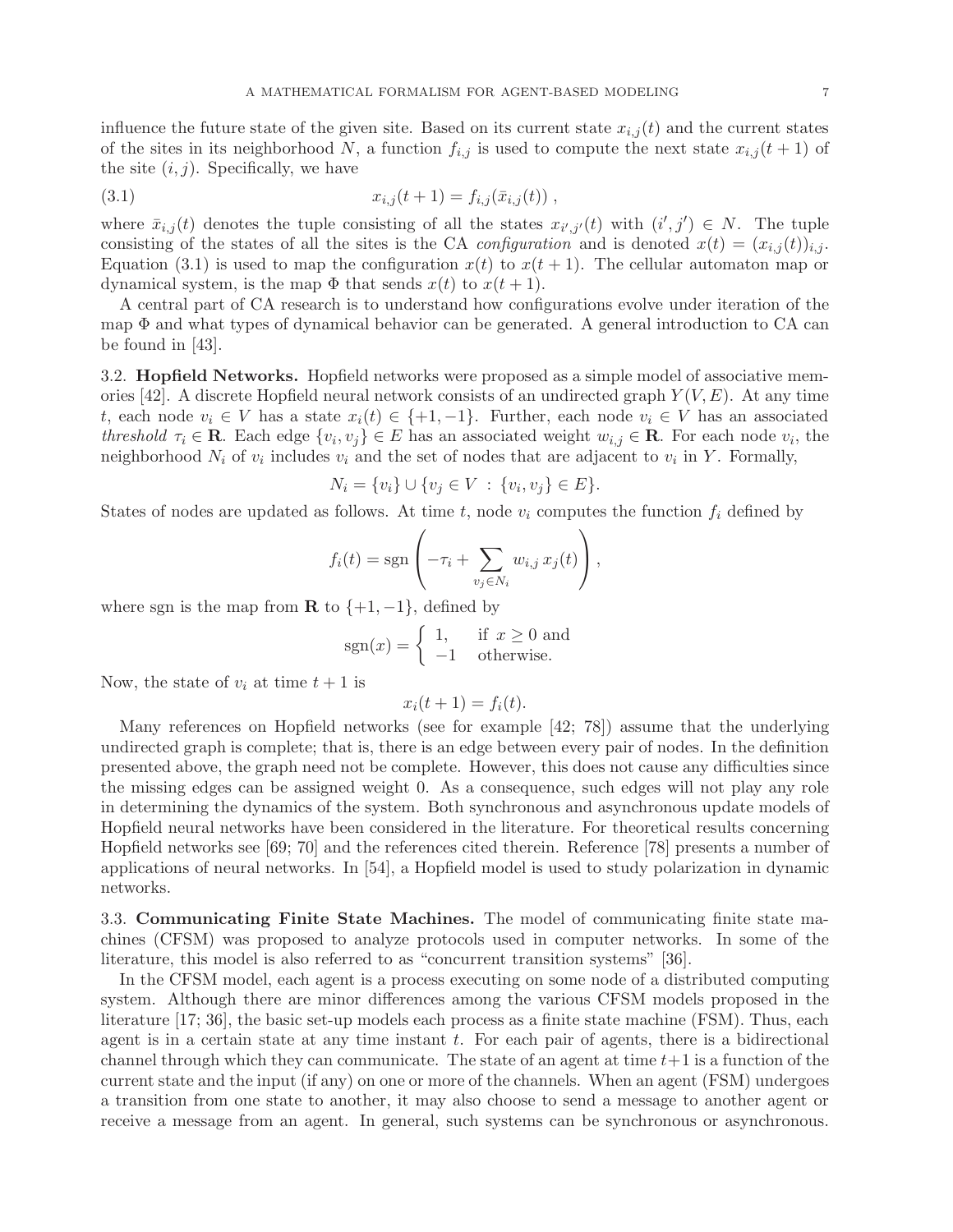As can be seen, CFSMs are a natural formalism for studying protocols used in computer networks. The CFSM model has been used extensively to prove properties (e.g. deadlock freedom, fairness) of a number of protocols used in practice (see [17; 36] and the references cited therein).

Other frameworks include interacting particle systems [50], and Petri nets [59]. There is a vast literature on both, but space limitations prevent a discussion here.

### 4. Finite Dynamical Systems

Another, quite general, modeling framework that has been proposed is that of *finite dynamical* systems, both synchronous and asynchronous. Here the proposed mathematical object representing an agent-based simulation is a time-discrete dynamical system on a finite state set. The description of the systems is modeled after the key components of an agent-based simulation, namely agents, the dependency graph, local update functions, and an update order. This makes a mapping to agentbased simulations natural. In the remainder of this chapter we will show that finite dynamical systems satisfy our criteria for a good mathematical framework in that they are general enough to serve as a broad computing tool and mathematically rich enough to allow the derivation of formal results.

4.1. **Definitions, Background, and Examples.** Let  $x_1, \ldots, x_n$  be a collection of variables, which take values in a finite set X. (As will be seen, the variables represent the entities in the system being modeled and the elements of X represent their states.) Each variable  $x_i$  has associated to it a "local update function"  $f_i : X^n \longrightarrow X$ , where "local" refers to the fact that  $f_i$  takes inputs from the variables in the "neighborhood" of  $x_i$ , in a sense to be made precise below. By abuse of notation we also let  $f_i$  denote the function  $X^n \longrightarrow X^n$  which changes the *i*-th coordinate and leaves the other coordinates unchanged. This allows for the sequential composition of the local update functions. These functions assemble to a dynamical system

$$
\Phi = (f_1, \dots, f_n) : X^n \longrightarrow X^n,
$$

with the dynamics generated by iteration of  $\Phi$ . As an example, if  $X = \{0, 1\}$  with the standard Boolean operators AND and OR, then Φ is a Boolean network.

The assembly of  $\Phi$  from the local functions  $f_i$  can be done in one of several ways. One can update each of the variables simultaneously, that is,

$$
\Phi(x_1, ..., x_n) = (f_1(x_1, ..., x_n), ..., f_n(x_1, ..., x_n)).
$$

In this case one obtains a *parallel dynamical system*.

Alternatively, one can choose to update the states of the variables according to some fixed update order, for example, a permutation or a word on the set  $\{1,\ldots,n\}$ . That is, let  $\pi = (\pi_1,\ldots,\pi_t)$  be a word using the alphabet  $\{1,\ldots,n\}$ . The function

(4.1) 
$$
\Phi_{\pi} = f_{\pi_t} \circ f_{\pi_{n-1}} \circ \cdots \circ f_{\pi_1} ,
$$

is called a *sequential dynamical system (SDS)* and, as before, the dynamics of  $\Phi_{\pi}$  is generated by iteration. The case when  $\pi$  is a permutation on  $\{1,\ldots,n\}$  has been studied extensively [9; 10; 11; 12. It is clear that using a different permutation  $\gamma$  may result in a different dynamical system  $\Phi_{\gamma}$ .

Remark 4.1. Notice that for a fixed  $\pi$ , the function  $\Phi_{\pi}$  is a parallel dynamical system: once the update order  $\pi$  is chosen and the local update functions are composed according to  $\pi$ , that is, the function  $\Phi_{\pi}$  has been computed, then  $\Phi_{\pi}(x_1,\ldots,x_n) = g(x_1,\ldots,x_n)$  where g is a parallel update dynamical system. However, the maps  $g_i$  are not local functions.

The dynamics of  $\Phi$  is usually represented as a directed graph on the vertex set  $X^n$ , called the phase space of  $\Phi$ . There is a directed edge from  $\mathbf{v} \in X^n$  to  $\mathbf{w} \in X^n$  if and only if  $\Phi(\mathbf{v}) = \mathbf{w}$ . A second graph that is usually associated with a finite dynamical system is its *dependency graph*  $Y(V, E)$ . In general, this is a directed graph, and its vertex set is  $V = \{1, \ldots, n\}$ . There is a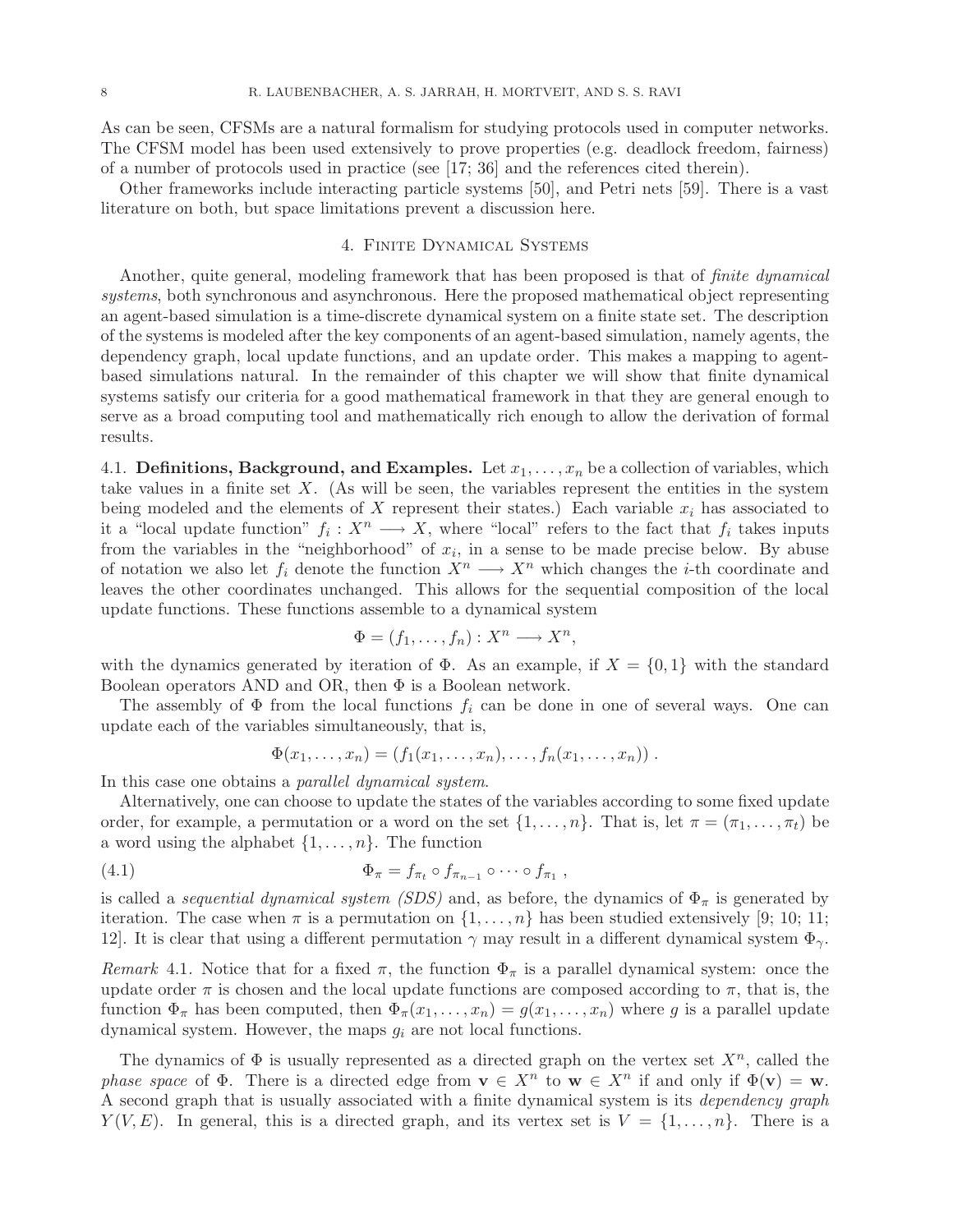directed edge from i to j if and only if  $x_i$  appears in the function  $f_i$ . In many situations, the interaction relationship between pairs of variables is symmetric; that is, variable  $x_i$  appears in  $f_i$ if and only if  $x_j$  appears in  $f_i$ . In such cases, the dependency graph can be thought of as an undirected graph. We recall that the dependency graphs mentioned in the context of the voting game (Section 2.1.3) and Hopfield networks (Section 3.2) are undirected graphs. The dependency graph plays an important role in the study of finite dynamical systems and is sometimes listed explicitly as part of the specification of  $\Phi$ .

*Example 4.2.* Let  $X = \{0, 1\}$ . Suppose we have four variables and the local Boolean update functions are

$$
f_1 = x_1 + x_2 + x_3 + x_4,
$$
  
\n
$$
f_2 = x_1 + x_2,
$$
  
\n
$$
f_3 = x_1 + x_3,
$$
  
\n
$$
f_4 = x_1 + x_4,
$$

where "+" represents XOR, the exclusive OR function. The dynamics of the function  $\Phi =$  $(f_1,\ldots,f_4)$ :  $X^4 \longrightarrow X^4$  is the directed graph on the left in Figure 1 while the dependency graph is on the right.



FIGURE 1. The phase space of the parallel system  $\Phi$  is on the left and dependency graph of the Boolean function from Example 4.2 is on the right.

Example 4.3. Consider the local functions in the Example 4.2 above and let  $\pi = (2, 1, 3, 4)$ . Then  $\Phi_{\pi} = f_4 \circ f_3 \circ f_1 \circ f_2 : X^4 \longrightarrow X^4.$ 

The phase space of  $\Phi_{\pi}$  is the directed graph on the left in Figure 2, while the phase space of  $\Phi_{\gamma}$ , where  $\gamma = id$  is on the right in Figure 2.



FIGURE 2. The phase spaces from Example 4.3:  $\Phi_{\pi}$  (left) and  $\Phi_{id}$  (right)

Notice that the phase space of any function is a directed graph in which every vertex has outdegree one; this is a characteristic property of deterministic functions.

Making use of Boolean arithmetic is a powerful tool in studying Boolean networks, which is not available in general. In order to have available an enhanced set of tools it is often natural to make an additional assumption regarding X, namely that it is a finite number system, a *finite field* [49]. This amounts to the assumption that there are "addition" and "multiplication" operations defined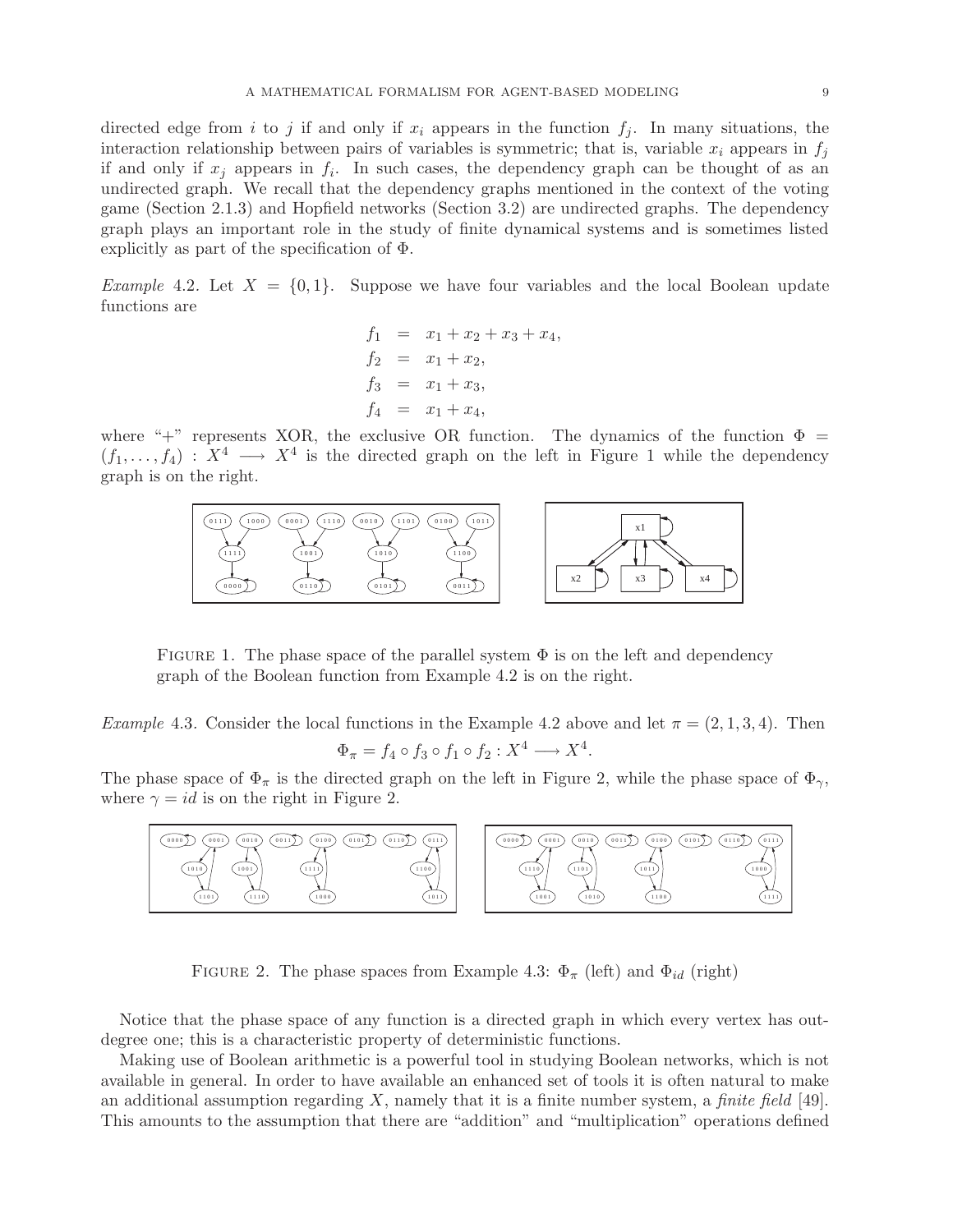on X that satisfy the same rules as ordinary addition and multiplication of numbers. Examples include  $\mathbf{Z}_p$ , the integers modulo a prime p. This assumption can be thought of as the discrete analog of imposing a coordinate system on an affine space.

When the set X is a finite field, it is easy to show that for any local function  $g$ , there exists a polynomial h such that  $g(x_1,...,x_n) = h(x_1,...,x_n)$  for all  $(x_1,...,x_n) \in X^n$ . To be precise, suppose  $X$  is a finite field with  $q$  elements. Then

(4.2) 
$$
g(x_1,\ldots,x_n) = \sum_{(c_1,\ldots,c_n)\in X^n} g(c_1,\ldots,c_n) \prod_{i=1}^n (1-(x_i-c_i)^{q-1}).
$$

This observation has many useful consequences, since polynomial functions have been studied extensively and many analytical tools are available.

Notice that cellular automata and Boolean networks, both parallel and sequential, are special classes of polynomial dynamical systems. In fact, it is straightforward to see that

(4.3) 
$$
x \wedge y = x \cdot y, x \vee y = x + y + xy \text{ and } \neg x = x + 1.
$$

Therefore, the modeling framework of finite dynamical systems includes that of cellular automata, discussed earlier. Also, since a Hopfield network is a function  $X^n \longrightarrow X^n$ , which can be represented through its local constituent functions, it follows that Hopfield networks also are special cases of finite dynamical systems.

4.2. **Stochastic Finite Dynamical Systems.** The deterministic framework of finite dynamical systems can be made stochastic in several different ways, making one or more of the system's defining data stochastic. For example, one could use one or both of the following criteria.

- Assume that each variable has a nonempty set of local functions assigned to it, together with a probability distribution on this set, and each time a variable is updated, one of these local functions is chosen at random to update its state. We call such systems *probabilistic* finite dynamical systems (PFDS), a generalization of probabilistic Boolean networks [81].
- Fix a subset of permutations  $T \subseteq S_n$  together with a probability distribution. When it is time for the system to update its state, a permutation  $\pi \in T$  is chosen at random and the agents are updated sequentially using  $\pi$ . We call such systems *stochastic finite dynamical* systems (SFDS).

Remark 4.4. By Remark 4.1, each system  $\Phi_{\pi}$  is a parallel system. Hence a SFDS is nothing but a set of parallel dynamical systems  $\{\Phi_{\pi} : \pi \in T\}$ , together with a probability distribution. When it is time for the system to update its state, a system  $\Phi_{\pi}$  is chosen at random and used for the next iteration.

To describe the phase space of a stochastic finite dynamical system, a general method is as follows. Let  $\Omega$  be a finite collection of systems  $\Phi_1,\ldots,\Phi_t$ , where  $\Phi_i: X^n \longrightarrow X^n$  for all i, and consider the probabilities  $p_1, \ldots, p_t$  which sum to 1. We obtain the stochastic phase space

(4.4) 
$$
\Gamma_{\Omega} = p_1 \Gamma_1 + p_2 \Gamma_2 + \cdots + p_t \Gamma_t ,
$$

where  $\Gamma_i$  is the phase space of  $\Phi_i$ . The associated probability space is  $\mathcal{F} = (\Omega, 2^{\Omega}, \mu)$ , where the probability measure  $\mu$  is induced by the probabilities  $p_i$ . It is clear that the stochastic phase space can be viewed as a Markov chain over the state space  $X<sup>n</sup>$ . The adjacency matrix of  $\Gamma_{\Omega}$ directly encodes the Markov transition matrix. This is of course not new, and has been done in, e.g.,[28; 81; 83]. But we emphasize the point that even though SFDS give rise to Markov chains our study of SFDS is greatly facilitated by the rich additional structure available in these systems. To understand the effect of structural components such as the topology of the dependency graph or the stochastic nature of the update, it is important to study them not as Markov chains but as SFDS.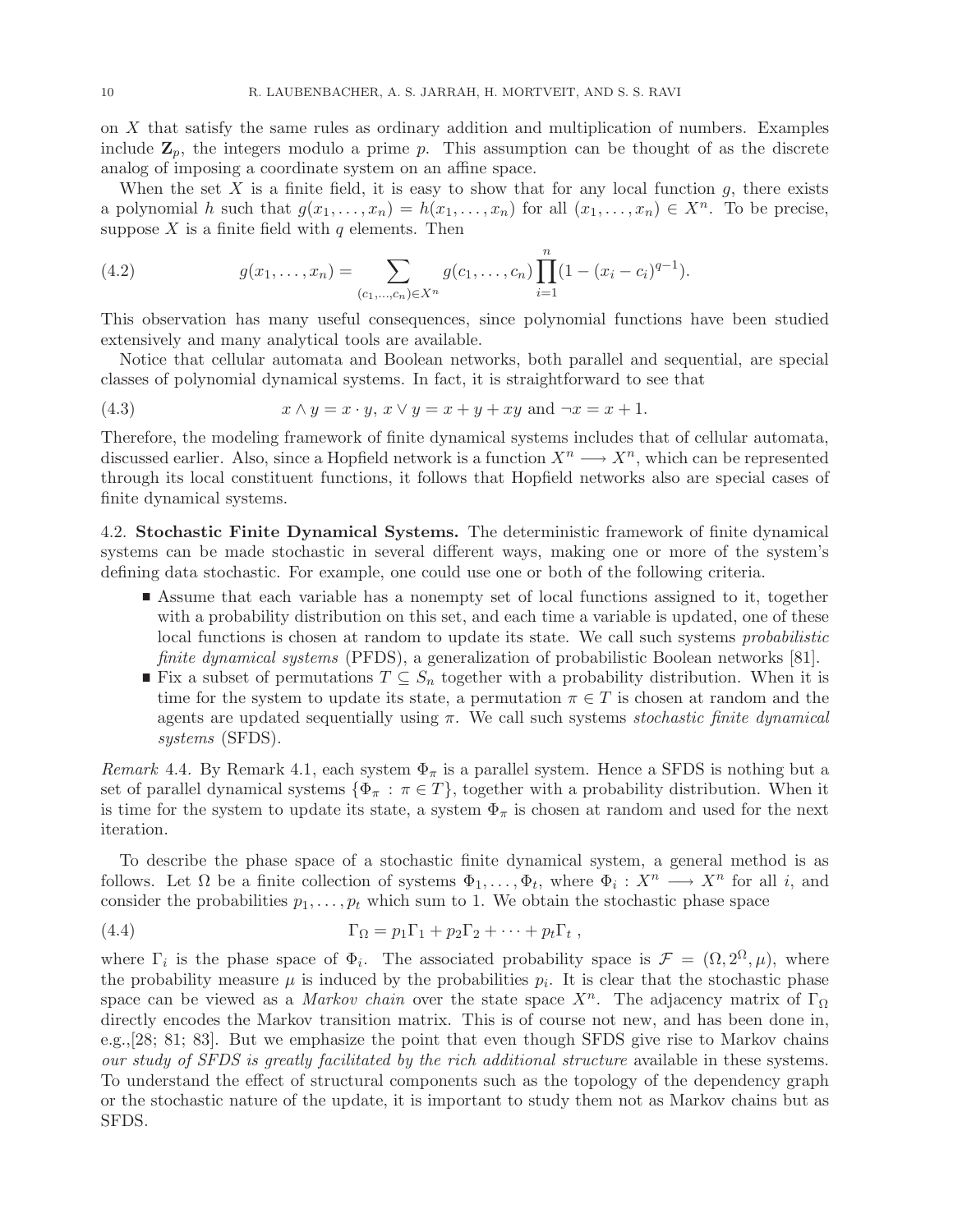Example 4.5. Consider  $\Phi_{\pi}$  and  $\Phi_{\gamma}$  from Example 4.3 and let  $\Gamma_{\pi}$  and  $\Gamma_{\gamma}$  be their phases spaces as shown in Figure 2. Let  $p_1 = p_2 = \frac{1}{2}$ . The phase space  $\frac{1}{2}\Gamma_\pi + \frac{1}{2}$  $\frac{1}{2}\Gamma_{\gamma}$  of the stochastic sequential dynamical system obtained from  $\Phi_{\pi}$  and  $\Phi_{\gamma}$  (with equal probabilities) is presented in Figure 3.



Figure 3. The stochastic phase space for Example 4.5 induced by the two deterministic phase spaces of  $\Phi_{\pi}$  and  $\Phi_{\gamma}$  from Figure 2. For simplicity the weights of the edges have been omitted.

4.3. **Agent-based Simulations as Finite Dynamical Systems.** In the following we describe the generic structure of the systems typically modeled and studied through agent-based simulations. The central notion is naturally that of an agent.

Each agent carries a state that may encode its preferences, internal configuration, perception of its environment, and so on. In the case of TRANSIMS, for instance, the agents are the cells making up the road network. The cell state contains information about whether or not the cell is occupied by a vehicle as well as the velocity of the vehicle. One may assume that each cell takes on states from the same set of possible states, which may be chosen to support the structure of a finite field.

The agents interact with each other, but typically an agent only interacts with a small subset of agents, its *neighbors*. Through such an interaction an agent may decide to change its state based on the states (or other aspects) of the agents with which it interacts. We will refer to the process where an agent modifies its state through interaction as an *agent update*. The precise way in which an agent modifies its state is governed by the nature of the particular agent. In TRANSIMS the neighbors of a cell are the adjacent road network cells. From this adjacency relation one obtains a dependency graph of the agents. The local update function for a given agent can be obtained from the rules governing traffic flow between cells.

The updates of all the agents may be scheduled in different ways. Classical approaches include synchronous, asynchronous and event-driven schemes. The choice will depend on system properties or particular considerations about the simulation implementation.

In the case of *CImmSim*, the situation is somewhat more complicated. Here the agents are also the spatial units of the system, each representing a small volume of lymph tissue. The total volume is represented as a 2-dimensional CA, in which every agent has 4 neighbors, so that the dependency graph is a regular 2-dimensional grid. The state of each agent is a collection of counts for the various immune cells and pathogens that are present in this particular agent (volume). Movement between cells is implemented as diffusion. Immune cells can interact with each other and with pathogens while they reside in the same volume. Thus, the local update function for a given cell of the simulation is made up of the two components of movement between cells and interactions within a cell. For instance, a B cell could interact with the Epstein-Barr virus in a given volume and transition from uninfected to infected by the next time step. Interactions as well as movement are stochastic, resulting in a stochastic finite dynamical system. The update order is parallel.

*Example* 4.6 (The voting game (Section 2.1.3)). The following scenario is constructed to illustrate how implementation choices for the system components have a clear and direct bearing on the dynamics and simulation outcomes.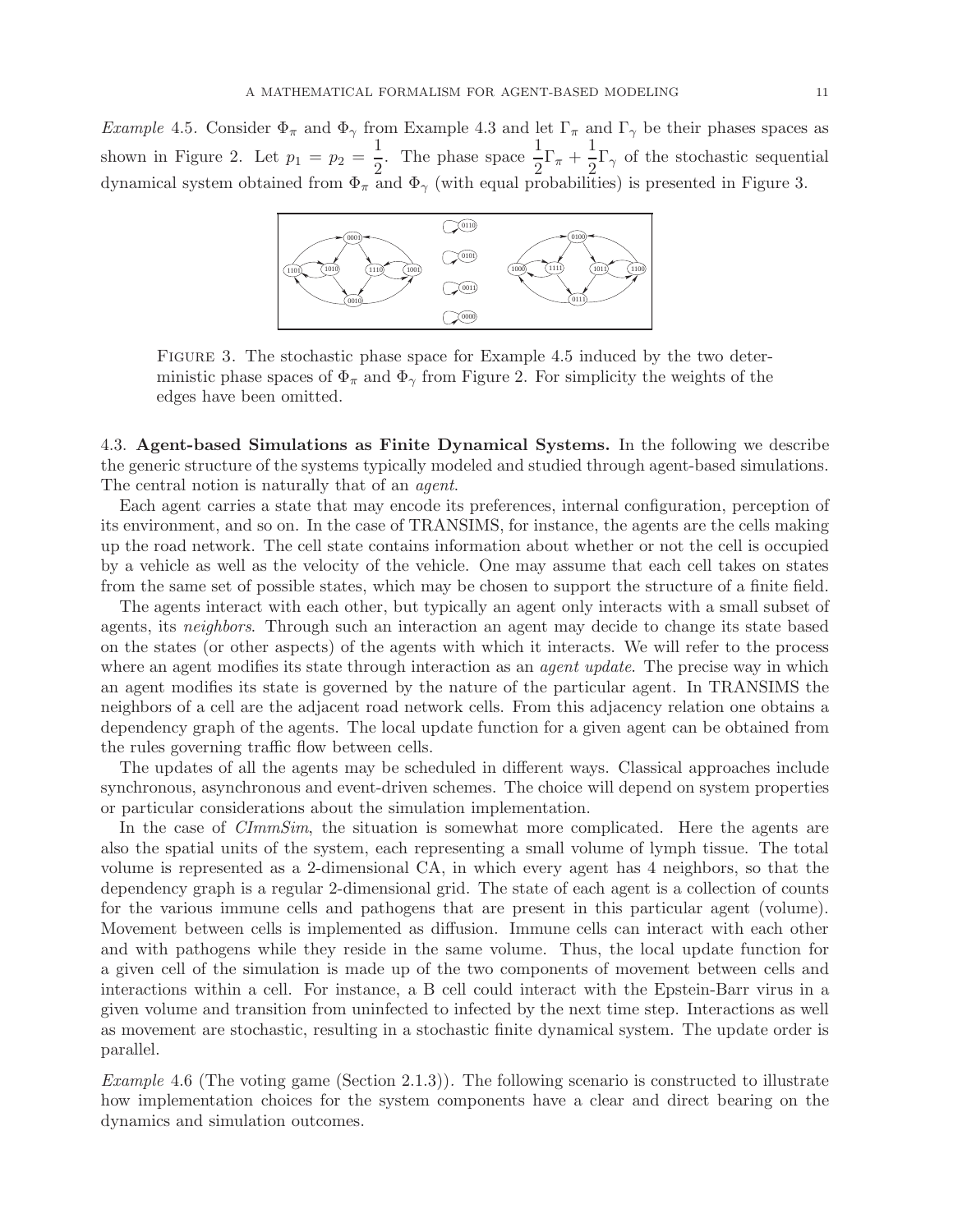Let the voter dependency graph be the star graph on  $5$  vertices with center vertex  $a$  and surrounding vertices b, c, d and e. Furthermore, assume that everybody votes opportunistically using the majority rule: the vote cast by an individual is equal to the preference of the majority of his/her friends with the person's own preference included. For simplicity, assume candidate 1 is preferred in the case of a tie.

If the initial preference is  $x_a = 1$  and  $x_b = x_c = x_d = x_e = 0$  then if voter a goes first he/she will vote for candidate 0 since that is the choice of the majority of the neighbor voters. However, if b and c go first they only know a's preference. Voter b therefore casts his/her vote for candidate 1 as does c. Note that this is a tie situation with an equal number of preferences for candidate 1 (a) and for candidate 2 (b). If voter a goes next, then the situation has changed: the preference of b and c has already changed to 1. Consequently, voter  $a$  picks candidate 1. At the end of the day candidate 1 is the election winner, and the choice of update order has tipped the election!

This example is of course constructed to illustrate our point. However, in real systems it can be much more difficult to detect the presence of such sensitivities and their implications. A solid mathematical framework can be very helpful in detecting such effects.

## 5. Finite dynamical systems as theoretical and computational tools

If finite dynamical systems are to be useful as a modeling paradigm for agent-based simulations it is necessary that they can serve as a fairly universal model of computation. We discuss here how such dynamical systems can mimic Turing Machines (TMs), a standard universal model for computation. For a more thorough exposition, we refer the reader to the series of papers by Barrett et al. [2; 3; 4; 5; 6]. To make the discussion reasonably self-contained, we provide a brief and informal discussion of the TM model. Additional information on TMs can be found in any standard text on the theory of computation (e.g. [82]).

5.1. **A Computational View of Finite Dynamical Systems: Definitions.** In order to understand the relationship of finite dynamical systems to TMs, it is important to view such systems from a computational stand point. Recall that a finite dynamical system  $\Phi: X^n \longrightarrow X^n$ , where X is a finite set, has an underlying dependency graph  $Y(V, E)$ . From a computational point of view, the nodes of the dependency graph (the agents in the simulation) are thought of as devices that compute appropriate functions. For simplicity, we will assume in this section that the dependency graph is undirected, that is, all dependency relations are symmetric. At any time, the state value of each node  $v_i \in V$  is from the specified domain X. The inputs to  $f_i$  are the current state of  $v_i$ and the states of the neighbors of  $v_i$  as specified by Y. The output of  $f_i$ , which is also a member of X, becomes the state of  $v_i$  at the next time instant. The discussion in this section will focus on sequentially updated systems (SDS), but all results discussed apply to parallel systems as well.

Each step of the computation carried out by an SDS can be thought as consisting of  $n$  "mini steps;" in each mini step, the value of the local transition function at a node is computed and the state of the node is changed to the computed value. Given an SDS  $\Phi$ , a *configuration*  $\mathcal C$  of  $\Phi$  is a vector  $(c_1, c_2, \ldots, c_n) \in X^n$ . It can be seen that each computational step of an SDS causes a transition from one configuration to another.

5.2. **Configuration Reachability Problem for SDSs.** Based on the computational view, a number of different problems can be defined for SDSs (see for example, [4; 6; 7]). To illustrate how SDSs can model TM computations, we will focus on one such problem, namely the configuration reachability (CR) problem: Given an SDS  $\Phi$ , an initial configuration C and another configuration  $\mathcal{C}'$ , will  $\Phi$ , starting from  $\mathcal{C}$ , ever reach configuration  $\mathcal{C}'$ ? The problem can also be expressed in terms of the phase space of  $\Phi$ . Since configurations such as C and C' are represented by nodes in the phase space, the CR problem boils down to the question of whether there is a directed path in the phase space from  $\mathcal C$  to  $\mathcal C'$ . This abstract problem can be mapped to several problems in the simulation of multiagent systems. Consider for example the TRANSIMS context. Here, the initial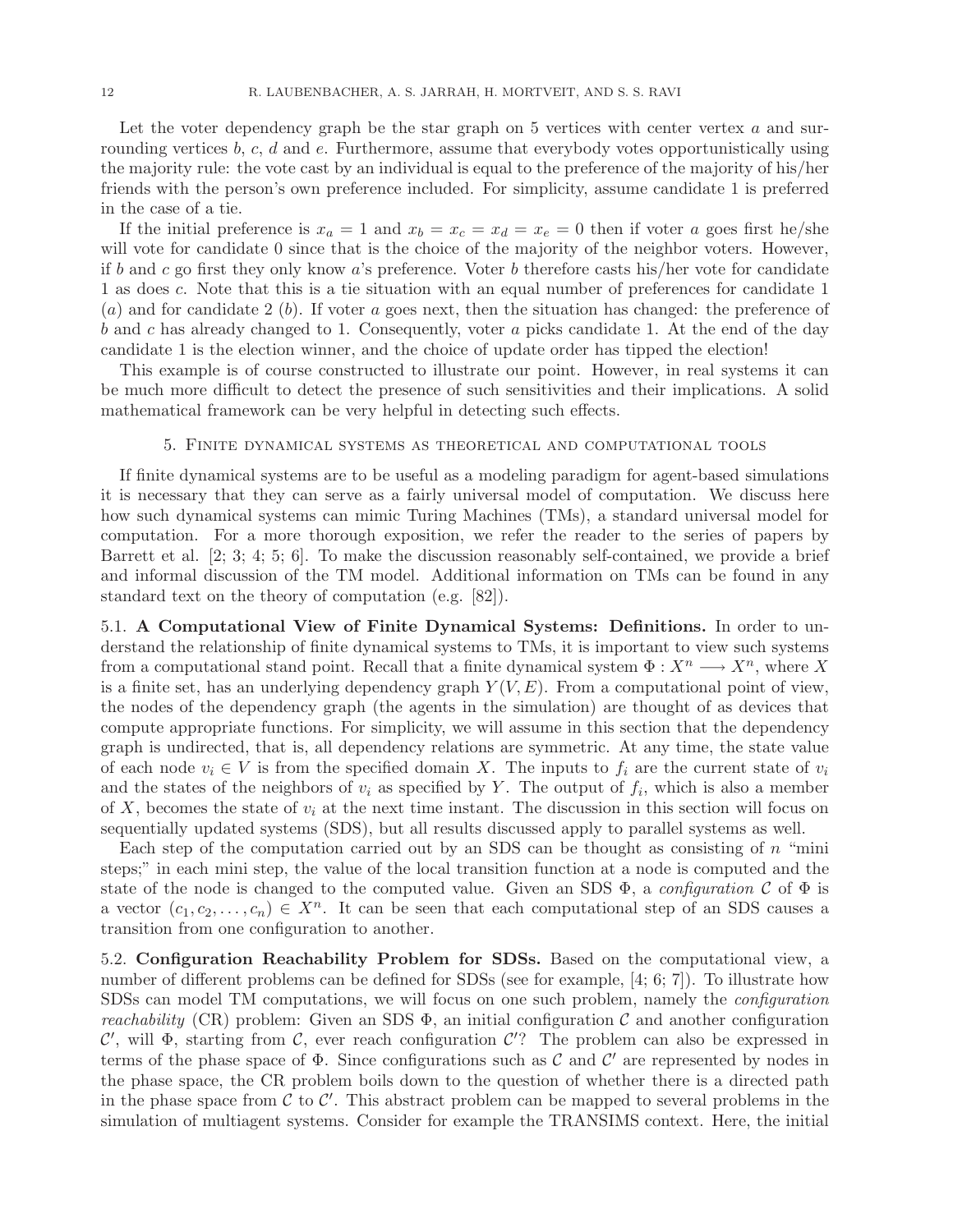configuration  $\mathcal C$  may represent the state of the system early in the day (when the traffic is very light) and  $\mathcal{C}'$  may represent an "undesirable" state of the system (such as heavy traffic congestion). Similarly, in the context of modeling an infectious disease,  $\mathcal C$  may represent the initial onset of the disease (when only a small number of people are infected) and  $\mathcal{C}'$  may represent a situation where a large percentage of the population is infected. The purpose of studying computational problems such as CR is to determine whether one can efficiently predict the occurrence of certain events in the system from a description of the system. If computational analysis shows that the system can indeed reach undesirable configurations as it evolves, then one can try to identify steps needed to deal with such situations.

5.3. **Turing Machines: A Brief Overview.** A Turing machine (TM) is a simple and commonly used model for general purpose computational devices. Since our goal is to point out how SDSs can also serve as computational devices, we will present an informal overview of the TM model. Readers interested in a more formal description may consult [82].

A TM consists of a set Q of states, a one-way infinite input tape and a read/write head that can read and modify symbols on the input tape. The input tape is divided into cells and each cell contains a symbol from a special finite alphabet. An input consisting of  $n$  symbols is written on the leftmost n cells of the input tape. (The other cells are assumed to contain a special symbol called blank.) One of the states in  $Q$ , denoted by  $q_s$ , is the designated start state. Q also includes two other special states, denoted by  $q_a$  (the *accepting* state) and  $q_r$  (the *rejecting* state). At any time, the machine is in one of the states in Q. The *transition function* for the TM specifies for each combination of the current state and the current symbol under the head, a new state, a new symbol for the current cell (which is under the head) and a movement (i.e., left or right by one cell) for the head. The machine starts in state  $q_s$  with the head on the first cell of the input tape. Each step of the machine is carried out in accordance with the transition function. If the machine ever reaches either the accepting or the rejecting state, it halts with the corresponding decision; otherwise, the machine runs forever.

A configuration of a TM consists of its current state, the current tape contents and the position of the head. Note that the transition function of a TM specifies how a new configuration is obtained from the current configuration.

The above description is for the basic TM model (also called single tape TM model). For convenience in describing some computations, several variants of the above basic model have been proposed. For example, in a *multi-tape* TM, there are one or more *work tapes* in addition to the input tape. The work tapes can be used to store intermediate results. Each work tape has its own read/write head and the definitions of configuration and transition function can be suitably modified to accommodate work tapes. While such an enhancement to the basic TM model makes it easier to carry out certain computations, it does not add to the machine's computational power. In other words, any computation that can be carried out using the enhanced model can also be carried out using the basic model.

As in the case of dynamical systems, one can define a *configuration reachability* (CR) problem for TMs: Given a TM M, an initial configuration  $\mathcal{I}_M$  and another configuration  $\mathcal{C}_M$ , will the TM starting from  $\mathcal{I}_M$  ever reach  $\mathcal{C}_M$ ? We refer to the CR problem in the context of TMs as CR-TM. In fact, it is this problem for TMs that captures the essence of what can be effectively computed. In particular, by choosing the state component of  $\mathcal{C}_M$  to be one of the halting states  $(q_a \text{ or } q_r)$ , the problem of determining whether a function is computable is transformed into an appropriate CR-TM problem. By imposing appropriate restrictions on the resources used by a TM (e.g. the number of steps, the number of cells on the work tapes), one obtains different versions of the CR-TM problem which characterize different computational complexity classes [82].

5.4. **How SDSs Can Mimic Turing Machines.** The above discussion points out an important similarity between SDSs and TMs. Under both of these models, each computational step causes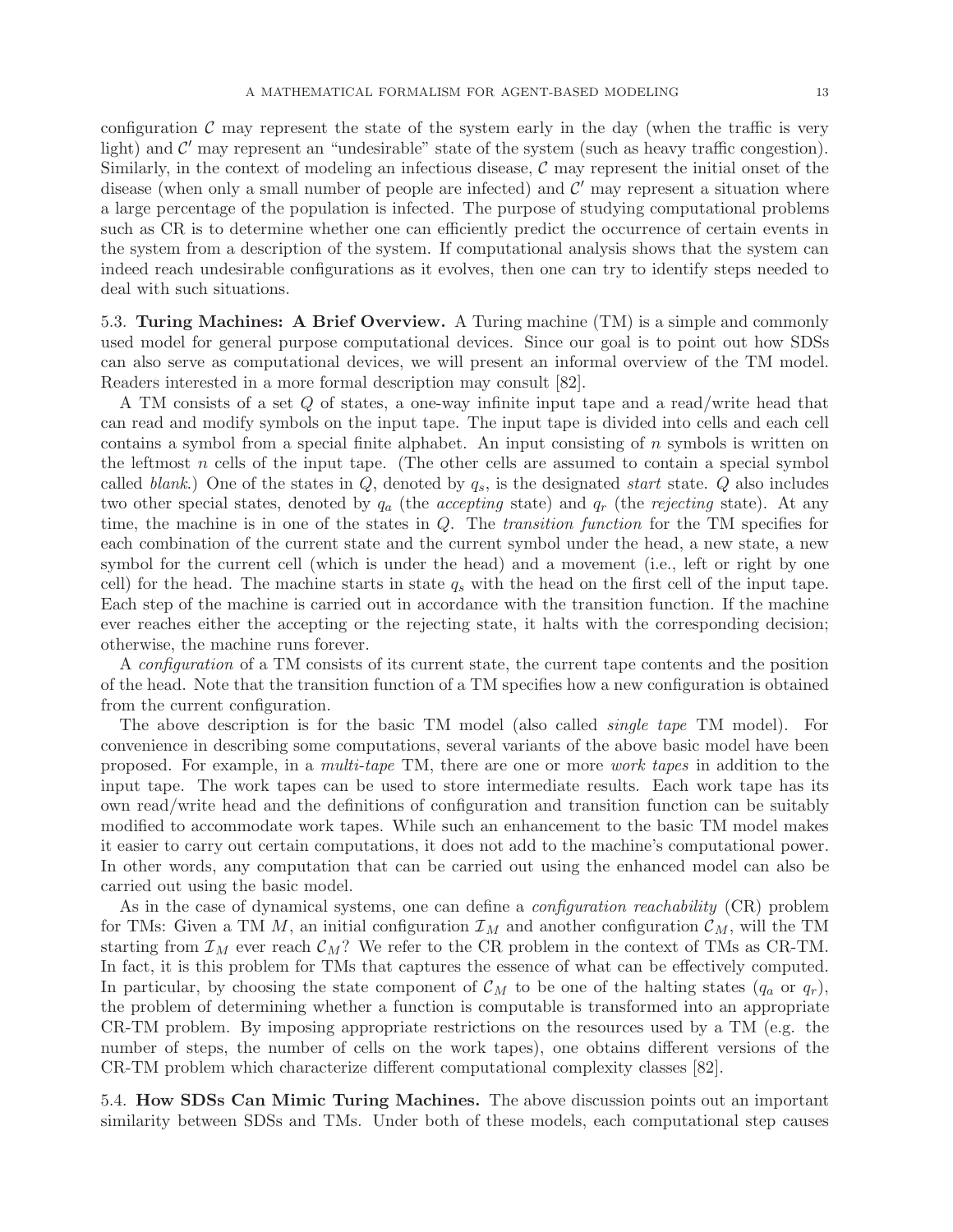a transition from one configuration to another. It is this similarity that allows one to construct a discrete dynamical system  $\Phi$  that can simulate a TM. Typically, each step of a TM is simulated by a short sequence of successive iterations Φ. As part of the construction, one also identifies a suitable mapping between the configurations of the TM being simulated and those of the dynamical system. This is done in such a way that the answer to CR-TM problem is "yes" if and only if the answer to the CR problem for the dynamical system is also "yes."

To illustrate the basic ideas, we will informally sketch a construction from [4]. This construction produces an SDS  $\Phi$  that simulates a restricted version of TMs; the restriction being that for any input containing  $n$  symbols, the number of work tape cells that the machine may use is bounded by a linear function of n. Such a TM is called a *linear bounded automaton* (LBA) [82]. Let M denote the given LBA and let n denote the length of the input to M. The domain X for the SDS  $\Phi$  is chosen to be a finite set based on the allowed symbols in the input to the TM. The dependency graph is chosen to be a simple path on  $n$  nodes, where each node serves as a representative for a cell on the input tape. The initial and final configurations  $\mathcal C$  and  $\mathcal C'$  for  $\Phi$  are constructed from the corresponding configurations of  $M$ . The local transition function for each node of the SDS is constructed from the given transition function for M in such a way that each step of M corresponds to exactly one step of  $\Phi$ . Thus, there is a simple bijection between the sequence of configurations that M goes through during its computation and the sequence of states that  $\Phi$  goes through as it evolves. Using this bijection, it is shown in [4] that the answer to the CR-TM problem is "yes" if and only if  $\Phi$  reaches  $\mathcal{C}'$  starting from  $\mathcal{C}$ . Reference [4] also presents a number of sophisticated constructions where the resulting dynamical system is very simple; for example, it is shown that an LBA can be simulated by an SDS in which  $X$  is the Boolean field, the dependency graph is d-regular for some constant d and the local transition functions at all the nodes are *identical*. Such results point out that one does not need complicated dynamical systems to model TM computations.

Barrett et al. [5] have also considered *stochastic* SDS (SSDS), where the local transition function at each node is stochastic. For each combination of inputs, a stochastic local transition function specifies a probability distribution over the domain of state values. It is shown in [5] that SSDSs can effectively simulate computations carried out by probabilistic TMs (i.e., TMs whose transition functions are stochastic).

5.5. **TRANSIMS related questions.** Section 2.1.1 gave an overview of some aspects of the TRANSIMS model. The micro-simulator module is specified as a functional composition of four cellular automata of the form  $\Delta_4 \circ \Delta_3 \circ \Delta_2 \circ \Delta_1$ . (We only described  $\Delta_3$  which corresponds to velocity updates.) Such a formulation has several advantages. First, it has created an abstraction of the essence of the system in a precise mathematical way without burying it in contextual domain details. An immediate advantage of this specification is that it makes the whole implementation process more straightforward and transparent. While the local update functions for the cells are typically quite simple, for any realistic study of an urban area the problem size would typically require a sequential implementation, raising a number of issues that are best addressed within a mathematical framework like the one considered here.

# 6. Mathematical results on finite dynamical systems

In this section we outline a collection of mathematical results about finite dynamical systems that is representative of the available knowledge. The majority of these results are about deterministic systems, as the theory of stochastic systems of this type is still in its infancy. We will first consider synchronously updated systems.

Throughout this section, we make the assumption that the state set  $X$  carries the algebraic structure of a finite field. Accordingly, we use the notation  $k$  instead of  $X$ . It is a standard result that in this case the number q of elements in k has the form  $q = p^t$  for some prime p and  $t \ge 1$ . The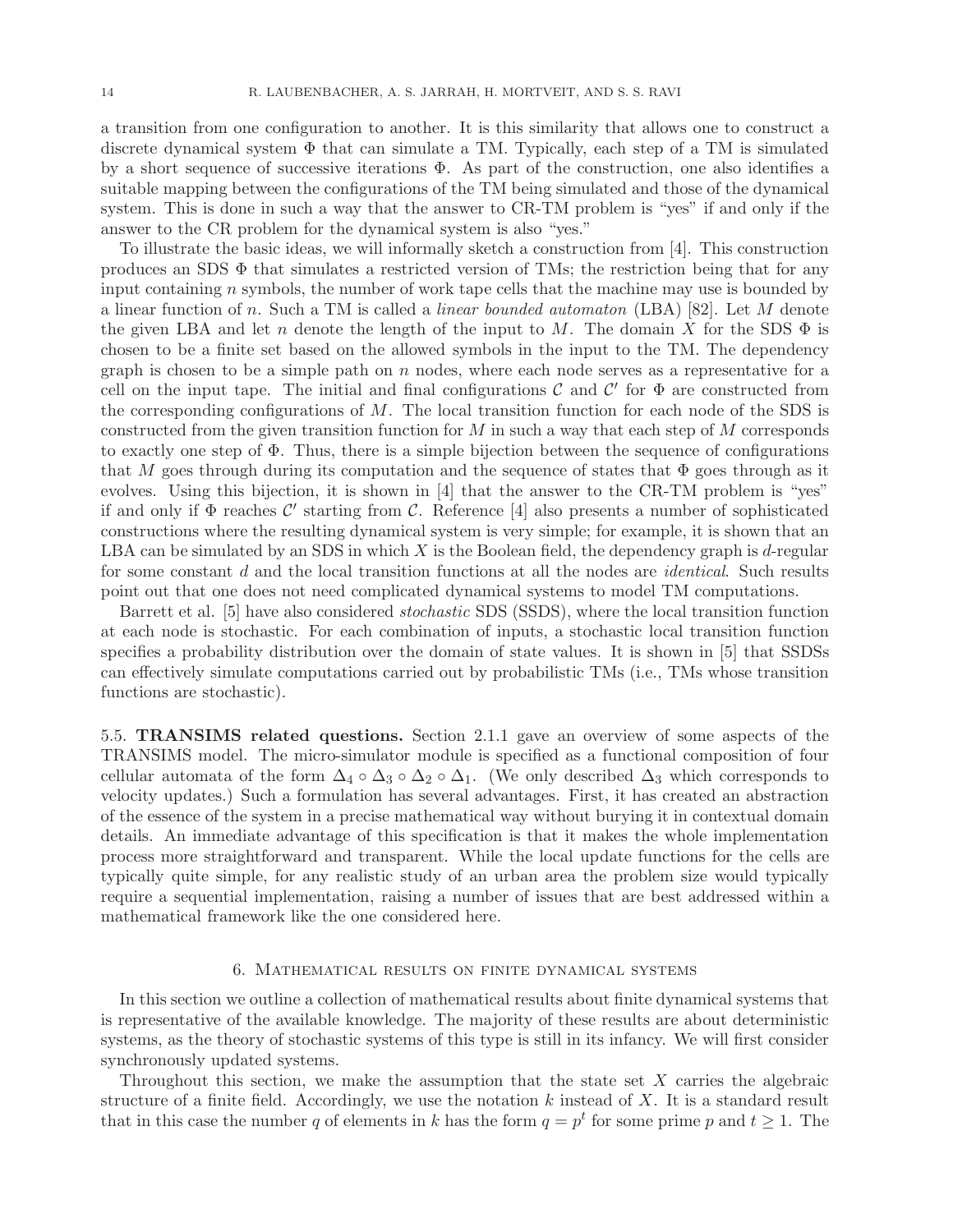reader may keep the simplest case  $k = \{0, 1\}$  in mind, in which case we are considering Boolean networks.

Recall Equation (4.2). That is, any function  $g : k^n \longrightarrow k$  can be represented by a multivariate polynomial with coefficients in k. If we require that the exponent of each variable be less than  $q$ , then this representation is unique. In particular Equation (4.3) implies that every Boolean function can be represented uniquely as a polynomial function.

6.1. **Parallel update systems.** Certain classes of finite dynamical systems have been studied extensively, in particular cellular automata and Boolean networks. Many of these studies have been experimental in nature, however. Some more general mathematical results about cellular automata can be found in the papers of Wolfram and collaborators [87]. The results there focus primarily on one-dimensional Boolean cellular automata with a particular fixed initial state. Here we collect a sampling of more general results.

We first consider linear and affine systems

$$
\Phi = (f_1, \dots, f_n) : k^n \longrightarrow k^n
$$

That is, we consider systems for which the coordinate functions  $f_i$  are linear, resp. affine, polynomials. (In the Boolean case this includes functions constructed from XOR and negation.) When each  $f_i$  is a linear polynomial of the form  $f_i(x_1,\ldots,x_n) = a_{i1}x_1 + \cdots + a_{in}x_n$ , the map  $\Phi$  is nothing but a *linear transformation* on  $k^n$  over k, and, by using the standard basis,  $\Phi$  has the matrix representation

$$
\Phi\left(\left[\begin{array}{c} x_1 \\ \vdots \\ x_n \end{array}\right]\right) = \left[\begin{array}{ccc} a_{11} & \cdots & a_{1n} \\ \vdots & \ddots & \vdots \\ a_{n1} & \cdots & a_{nn} \end{array}\right] \left[\begin{array}{c} x_1 \\ \vdots \\ x_n \end{array}\right],
$$

where  $a_{ij} \in k$  for all  $i, j$ .

Linear finite dynamical systems were first studied by Elspas [30]. His motivation came from studying feedback shift register networks and their applications to radar and communication systems and automatic error correction circuits. For linear systems over finite fields of prime cardinality, that is,  $q$  is a prime number, Elspas showed that the exact number and length of each limit cycle can be determined from the *elementary divisors* of the matrix  $A$ . Recently, Hernandez [41] re-discovered Elspas' results and generalized them to arbitrary finite fields. Furthermore, he showed that the structure of the *tree of transients* at each node of each limit cycle is the same, and can be completely determined from the nilpotent elementary divisors of the form  $x^a$ . For affine Boolean networks (that is, finite dynamical systems over the Boolean field with two elements, whose local functions are linear polynomials which might have constant terms), a method to analyze their cycle length has been developed in [56]. After embedding the matrix of the transition function, which is of dimension  $n \times (n+1)$ , into a square matrix of dimension  $n+1$ , the problem is then reduced to the linear case. A fast algorithm based on [41] has been implemented in [44], using the symbolic computation package Macaulay2.

It is not surprising that the phase space structure of  $\Phi$  should depend on invariants of the matrix  $A = (a_{ij})$ . The rational canonical form of A is a block-diagonal matrix and one can recover the structure of the phase space of A from that of the blocks in the rational form of  $A$ . Each block represents either an invertible or a nilpotent linear transformation. Consider an invertible block B. If  $\mu(x)$  is the minimal polynomial of B, then there exists s such that  $\mu(x)$  divides  $x<sup>s</sup> - 1$ . Hence  $B^s - I = 0$  which implies that  $B^s \mathbf{v} = \mathbf{v}$ . That is, every state vector **v** in the phase space of B is in a cycle whose length is a divisor of s.

**Definition 6.1.** For any polynomial  $\lambda(x)$  in  $k[x]$ , the *order* of  $\lambda(x)$  is the least integer s such that  $\lambda(x)$  divides  $x^s - 1$ .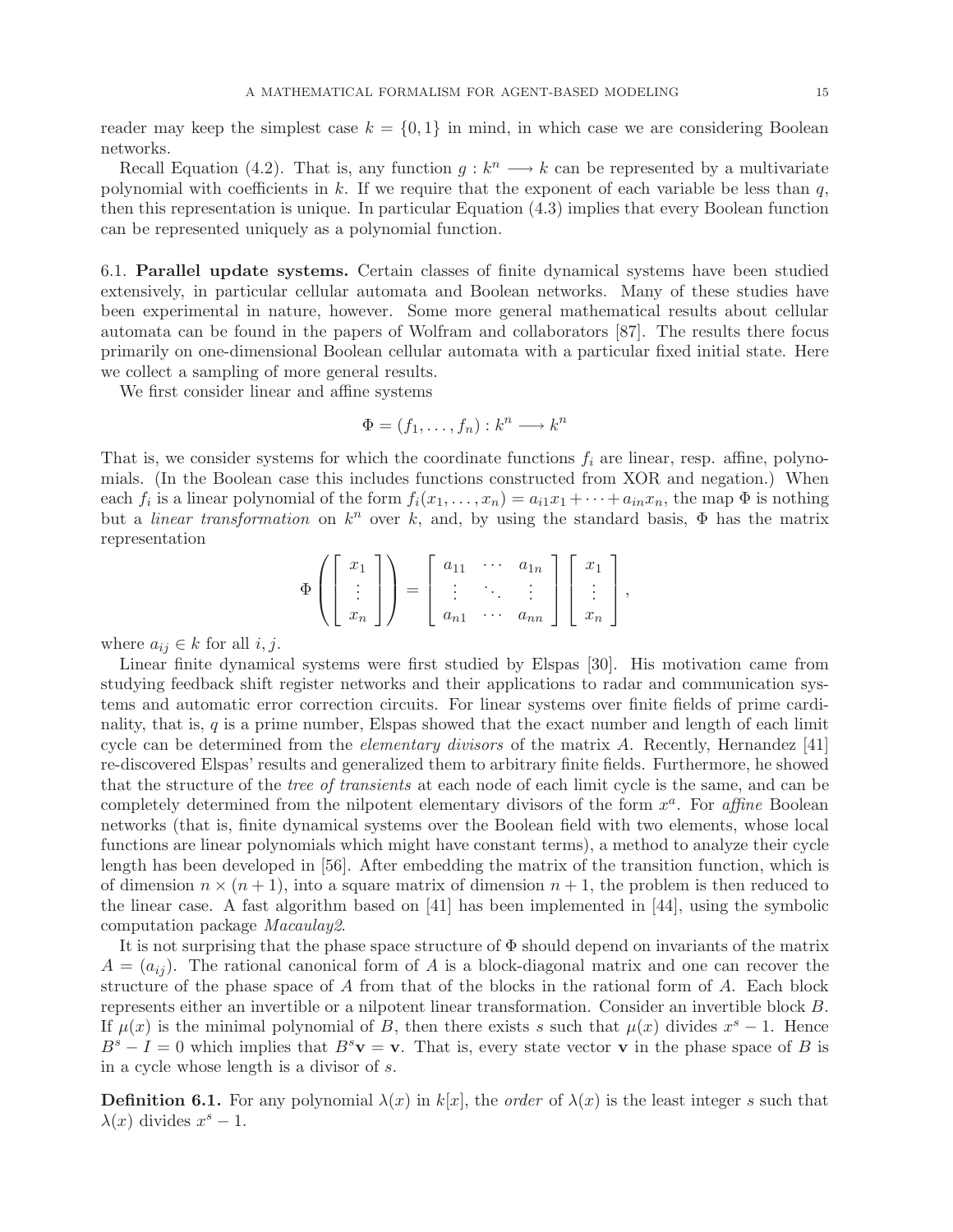The cycle structure of the phase space of  $\Phi$  can be completely determined from the orders of the irreducible factors of the minimal polynomial of Φ. The computation of these orders involves in particular the factorization of numbers of the form  $q^r-1$ , which makes the computation of the order of a polynomial potentially quite costly. The nilpotent blocks in the decomposition of A determine the tree structure at the nodes of the limit cycles. It turns out that all trees at all periodic nodes are identical. This generalizes a result in [55] for additive cellular automata over the field with two elements.

While the fact that the structure of the phase space of a linear system can be determined from the invariants associated with its matrix may not be unexpected, it is a beautiful example of how the right mathematical viewpoint provides powerful tools to completely solve the problem of relating the structure of the local functions to the resulting (or emerging) dynamics. Linear and affine systems have been studied extensively in several different contexts and from several different points of view, in particular the case of cellular automata. For instance, additive cellular automata over more general rings as state sets have been studied, e.g., in [25]. Further results on additive CAs can also be found there. One important focus in [25] is on the problem of finding CAs with limit cycles of maximal length for the purpose of constructing pseudo random number generators.

Unfortunately, the situation is more complicated for nonlinear systems. For the special class of Boolean synchronous systems whose local update functions consist of monomials, there is a polynomial time algorithm that determines whether a given monomial system has only fixed points as periodic points [27]. This question was motivated by applications to the modeling of biochemical networks. The criterion is given in terms of invariants of the dependency graph Y. For a strongly connected directed graph  $Y$  (i.e., there is a directed path between any pair of vertices), its *loop* number is the greatest common divisor of all directed loops at a particular vertex. (This number is independent of the vertex chosen.)

**Theorem 6.2** ([27]). A Boolean monomial system has only fixed points as periodic points if and only if the loop number of every strongly connected component of its dependency graph is equal to 1.

In [26] it is shown that the problem for general finite fields can be reduced to that of a Boolean system and a linear system over rings of the form  $\mathbf{Z}/p^r\mathbf{Z}$ , p prime. Boolean monomial systems have been studied before in the cellular automaton context [13].

6.2. **Sequential update systems.** The update order in a sequential dynamical system has been studied using combinatorial and algebraic techniques. A natural question to ask here is how the system depends on the update schedule. In [9; 10; 61; 72] this was answered on several levels for the special case where the update schedule is a permutation. We describe these results in some detail. Results about the more general case of update orders described by words on the indices of the local update functions can be found in [34].

Given local update functions  $f_i : k^n \longrightarrow k$  and permutation update orders  $\sigma, \pi$ , a natural question is when the two resulting SDS  $\Phi_{\sigma}$  and  $\Phi_{\pi}$  are identical and, more generally, how many different systems one obtains by varying the update order over all permutations. Both questions can be answered in great generality. The answer involves invariants of two graphs, namely the acyclic orientations of the dependency graph Y of the local update functions and the *update graph* of Y. The update graph  $U(Y)$  of Y is the graph whose vertex set consists of all permutations of the vertex set of Y [72]. There is an (undirected) edge between two permutations  $\sigma = (\sigma_1, \ldots, \sigma_n)$  and  $\tau = (\tau_1, \ldots, \tau_n)$  if they differ by a transposition of two adjacent entries  $\sigma_i$  and  $\sigma_{i+1}$  such that there is no edge in Y between  $\sigma_i$  and  $\sigma_{i+1}$ .

The update graph encodes the fact that one can commute two local update functions  $f_i$  and  $f_j$  without affecting the end result  $\Phi$  if i and j are not connected by an edge in Y. That is,  $\cdots f_i \circ f_j \cdots = \cdots f_j \circ f_i \cdots$  if and only if i and j are not connected by an edge in Y.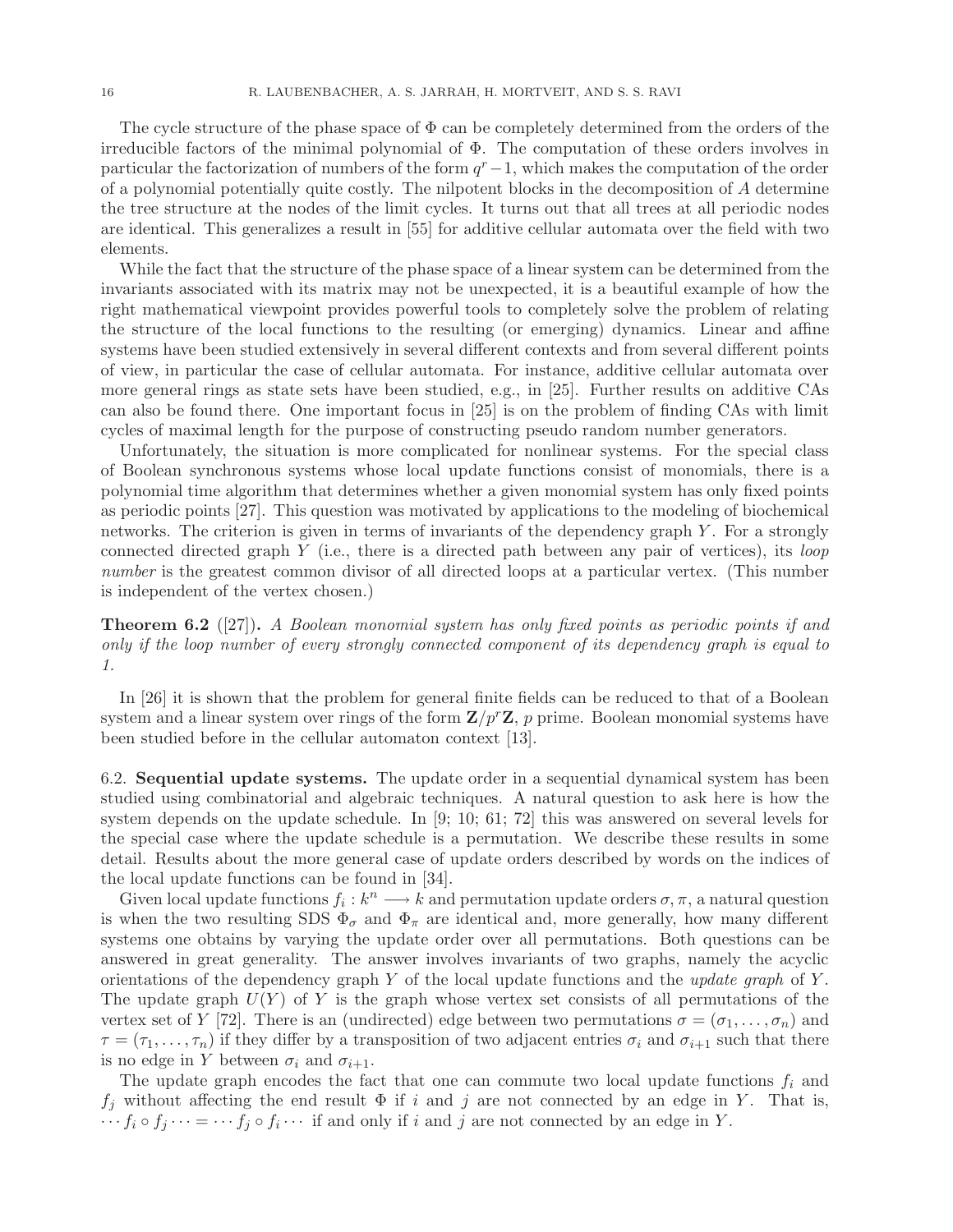All permutations belonging to the same connected component in  $U(Y)$  give identical SDS maps. The number of (connected) components in  $U(Y)$  is therefore an upper bound for the number of functionally inequivalent *SDS* that can be generated by just changing the update order. This can also be characterized in terms of acyclic orientations of the graph  $Y$ : each component in the update graph induces a unique acyclic orientation of the graph  $Y$ . Moreover, we have the following result:

**Proposition 6.3** ([72])**.** There is a bijection

$$
F_Y \colon S_Y / \sim_Y \longrightarrow \text{Acyc}(Y) ,
$$

where  $S_Y/\sim_Y$  denotes the set of connected components of  $U(Y)$  and  $Acyc(Y)$  denotes the set of acyclic orientations of Y .

This upper bound on the number of functionally different systems has been shown in [72] to be sharp for Boolean systems, in the sense that for a given  $Y$  one construct this number of different systems, using appropriate combinations of NOR functions.

For two permutations  $\sigma$  and  $\tau$  it is easy to determine if they give identical SDS maps: one can just compare their induced acyclic orientations. The number of acyclic orientations of the graph Y tells how many functionally different SDS maps one can obtain for a fixed graph and fixed vertex functions. The work of Cartier and Foata [18] on partially commutative monoids studies a similar question, but their work is not concerned with finite dynamical systems.

Note that permutation update orders have been studied sporadically in the context of cellular automata on circle graphs [71] but not in a systematic way, typically using the order  $(1, 2, \ldots, n)$  or the even-odd/odd-even orders. As a side note, we remark that this work also confirms our findings that switching from a parallel update order to a sequential order turns the complex behavior found in Wolfram's "class III and IV" automata into much more regular or mundane dynamics, see e.g. [79].

The work on functional equivalence was extended to dynamical equivalence (topological conjugation) in [10; 61]. The automorphism group of the graph Y can be made to act on the components of the update graph  $U(Y)$  and therefore also on the acyclic orientations of Y. All permutations contained in components of an orbit under  $Aut(Y)$  give rise to dynamically equivalent sequential dynamical systems, that is, to isomorphic phase spaces. However, here one needs some more technical assumptions, i.e., the local functions must be symmetric and induced, see [11]. This of course also leads to a bound for the number of dynamically inequivalent systems that can be generated by varying the update order alone. Again, this was first done for permutation update orders. The theory was extended to words over the vertex set of  $Y$  in [34; 75].

The structure of the graph Y influences the dynamics of the system. As an example, graph invariants such as the independent sets of  $Y$  turn out to be in a bijective correspondence with the invariant set of sequential systems over the Boolean field k that have nor<sub>t</sub>:  $k^t \rightarrow k_2$  given by  $\text{nor}_t(x_1,\ldots,x_t) = (1+x_1)\cdots(1+x_t)$  as local functions [73]. This can be extended to other classes such as those with order independent invariant sets as in [39]. We have already seen how the automorphisms of a graph give rise to equivalence [61]. Also, if the graph  $Y$  has non-trivial covering maps we can derive simplified or reduced (in an appropriate sense) versions of the original SDS over the image graphs of  $Y$ , see e.g. [62; 74].

Parallel and sequential dynamical systems differ when it comes to invertibility. Whereas it is generally computationally intractable to determine if a CA over  $\mathbb{Z}^d$  is invertible for  $d \geq 2$  [46], it is straightforward to determine this for a sequential dynamical system [61]. For example, it turns out that the only invertible Boolean sequential dynamical systems with symmetric local functions are the ones where the local functions are either the parity function or the logical complement of the parity function [10].

Some classes of sequential dynamical systems such as the ones induced by the nor-function have desirable stability properties [39]. These systems have minimal invariant sets (i.e. periodic states)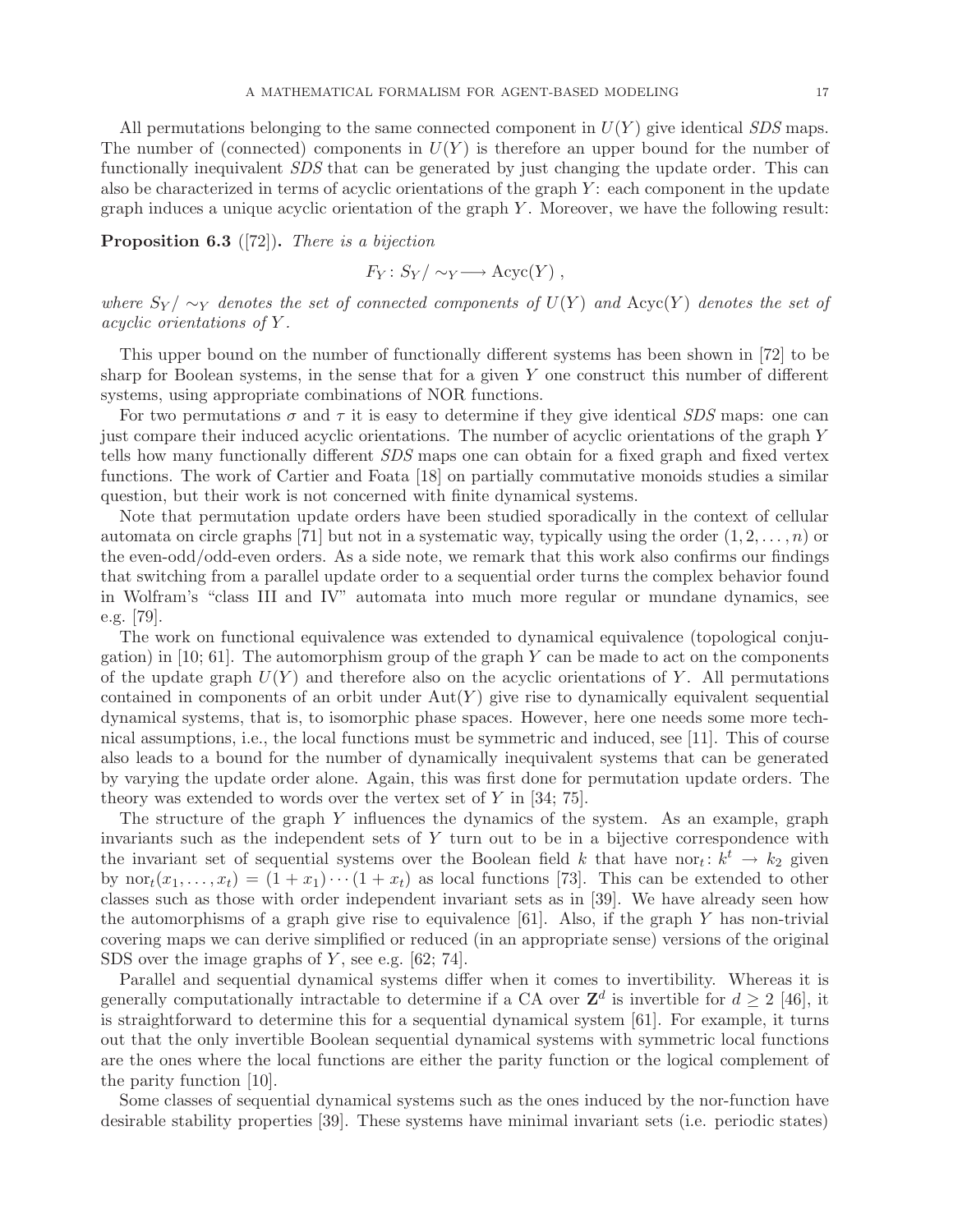that do not depend on the update order. Additionally, these invariant sets are stable with respect to configuration perturbations.

If a state  $\bf{c}$  is perturbed to a state  $\bf{c}'$  that is not periodic this state will evolve to a periodic state  $c''$  in one step; that is, the system will quickly return to the invariant set. However, the states **c** and  $\mathbf{c}''$  may not necessarily be in the same periodic orbit.

6.3. **The category of sequential dynamical systems.** As a general principle, in order to study a given class of mathematical objects it is useful to study transformations between them. In order to provide a good basis for a mathematical analysis the objects and transformations together should form a *category*, that is, the class of transformations between two objects should satisfy certain reasonable properties (see, e.g., [53]). Several proposed definitions of a transformation of SDS have been published, notably in [48] and [74]. One possible interpretation of a transformation of SDS from the point of view of agent-based simulation is that the transformation represents the approximation of one simulation by another or the embedding/projection of one simulation into/onto another. These concepts have obvious utility when considering different simulations of the same complex system.

One can take different points of view in defining a transformation of SDS. One approach is to require that a transformation is compatible with the defining structural elements of an SDS, that is, with the dependency graph, the local update functions, and the update schedule. If this is done properly, then one should expect to be able to prove that the resulting transformation induces a transformation at the level of phase spaces. That is, transformations between SDS should preserve the local and global dynamic behavior. This implies that transformations between SDS lead to transformations between the associated global update functions.

Since the point of view of SDS is that global dynamics emerges from system properties that are defined locally, the notion of SDS transformation should focus on the local structure. This is the point of view taken in [48]. The definition given there is rather technical and the details are beyond the scope of this article. The basic idea is as follows. Let  $\Phi_{\pi} = f_{\pi(n)} \circ \cdots \circ f_{\pi(1)}$  and  $\Phi_{\sigma} = g_{\sigma(m)} \circ \cdots \circ g_{\sigma(1)}$  with the dependency graphs  $Y_{\pi}$  and  $Y_{\gamma}$ , respectively. A transformation  $F: \Phi_{\pi} \longrightarrow \Phi_{\sigma}$  is determined by

- **a** graph mapping  $\varphi: Y_\pi \longrightarrow Y_\gamma$  (reverse direction);
- **a** family of maps  $k_{\phi(v)} \longrightarrow k_v, v \in Y_\pi;$
- an order preserving map  $\sigma \mapsto \pi$  of update schedules.

These maps are required to satisfy the property that they "locally" assemble to a coherent transformation. Using this definition of transformation, it is shown [48, Theorem 2.6] that the class of SDS forms a category. One of the requirements, for instance, is that the composition of two transformations is again a transformation. Furthermore, it is shown [48, Theorem 3.2] that a transformation of SDS induces a map of directed graphs on the phase spaces of the two systems. That is, a transformation of the local structural elements of SDS induces a transformation of global dynamics. One of the results proven in [48] is that every SDS can be decomposed uniquely into a direct product (in the categorical sense) of indecomposable SDS.

Another possible point of view is that a transformation

$$
F: (\Phi_{\pi}: k^{n} \to k^{n}) \longrightarrow (\Phi_{\gamma}: k^{m} \to k^{m})
$$

is a function  $F : k^n \longrightarrow k^m$  such that  $F \circ \Phi_\pi = \Phi_\gamma \circ F$ , without requiring specific structural properties. This is the approach in [74]. This definition also results in a category, and a collection of mathematical results. Whatever definition chosen, much work remains to be done in studying these categories and their properties.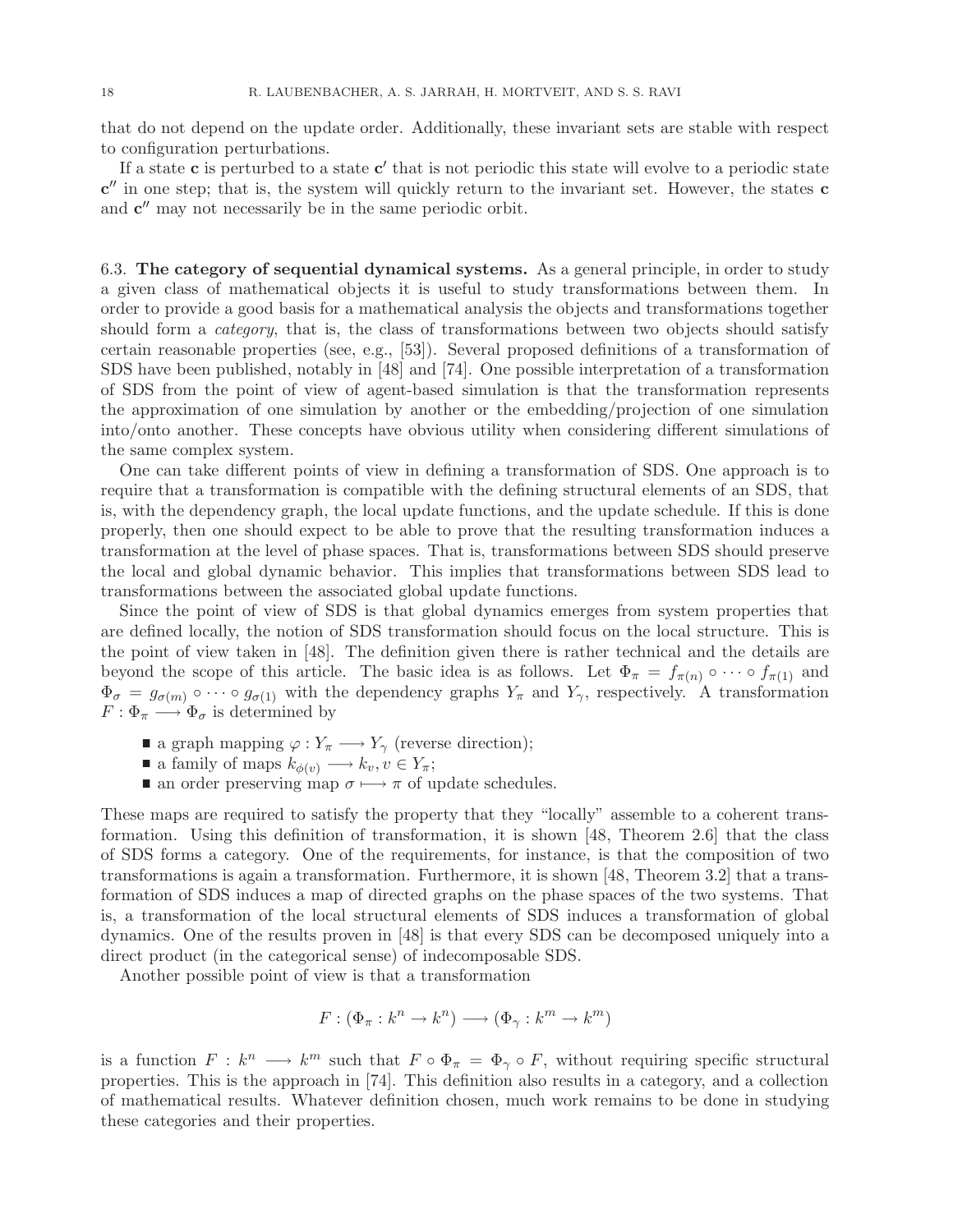#### 7. Future directions

Agent-based computer simulation is an important method for modeling many complex systems, whose global dynamics emerges from the interaction of many local entities. Sometimes this is the only feasible approach, especially when available information is not enough to construct global dynamic models. The size of many realistic systems, however, leads to computer models that are themselves highly complex, even if they are constructed from simple software entities. As a result it becomes challenging to carry out verification, validation, and analysis of the models, since these consist in essence of complex computer programs. This chapter argues that the appropriate approach is to provide a formal mathematical foundation by introducing a class of mathematical objects to which one can map agent-based simulations. These objects should capture the key features of an agent-based simulation and should be mathematically rich enough to allow the derivation of general results and techniques. The mathematical setting of dynamical systems is a natural choice for this purpose.

The class of finite dynamical systems over a state set  $X$  which carries the structure of a finite field satisfies all these criteria. Parallel, sequential, and stochastic versions of these are rich enough to serve as the mathematical basis for models of a broad range of complex systems. While finite dynamical systems have been studied extensively from an experimental point of view, their mathematical theory should be considered to be in its infancy, providing a fruitful area of research at the interface of mathematics, computer science, and complex systems theory.

### 8. Bibliography

### PRIMARY LITRETURE

- [1] R. L. Bagrodia, Parallel languages for discrete-event simulation models, IEEE Computational Science and Engineering, 5 (1998), pp. 27–38.
- [2] C. L. Barrett, H. B. Hunt III, M. V. Marathe, S. S. Ravi, D. J. Rosenkrantz, and R. E. Stearns, On some special classes of sequential dynamical systems., Annals of Combinatorics, 7 (2003), pp. 381–408.
- [3]  $\_\_\_\_\$ , Reachability problems for sequential dynamical systems with threshold functions., Theor. Comput. Sci., 295 (2003), pp. 41–64.
- [4]  $\frac{1}{2}$ , Complexity of reachability problems for finite discrete sequential dynamical systems., J. Computer and System Sciences, 72 (2006), pp. 1317–1345.
- [5] C. L. Barrett, H. B. Hunt III, M. V. Marathe, S. S. Ravi, D. J. Rosenkrantz, R. E. STEARNS, AND M. THAKUR, *Computational aspects of analyzing social network dynamics.*, in Proc. International Joint Conference on Artificial Intellligence (IJCAI 2007), 2007, pp. 2268– 2273.
- [6] , Predecessor existence problems for finite discrete dynamical systems, 2007. To appear in Theoretical Computer Science.
- [7] C. L. Barrett, H. B. Hunt III, M. V. Marathe, S. S. Ravi, D. J. Rosenkrantz, R. E. STEARNS, AND P. TOSIC, Garden of eden and fixed point configurations in sequential dynamical systems, in Proc. International Conference on Combinatorics, Computation and Geometry (DM-CCG'2001), 2001, pp. 95–110.
- [8] C. L. BARRETT, M. V. MARATHE, J. P. SMITH, AND S. S. RAVI, A mobility and traffic generation framework for modeling and simulating ad hoc communication networks, in SAC'02 Madrid, Spain, ACM, 2002, pp. 122–126.
- [9] C. L. BARRETT, H. S. MORTVEIT, AND C. M. REIDYS, *Elements of a theory of simulation* II: Sequential dynamical systems, Appl. Math. and Comput., 107 (2000), pp. 121–136.
- [10] Elements of a theory of simulation III: Equivalence of SDS, Appl. Math. and Comput., 122 (2001), pp. 325–340.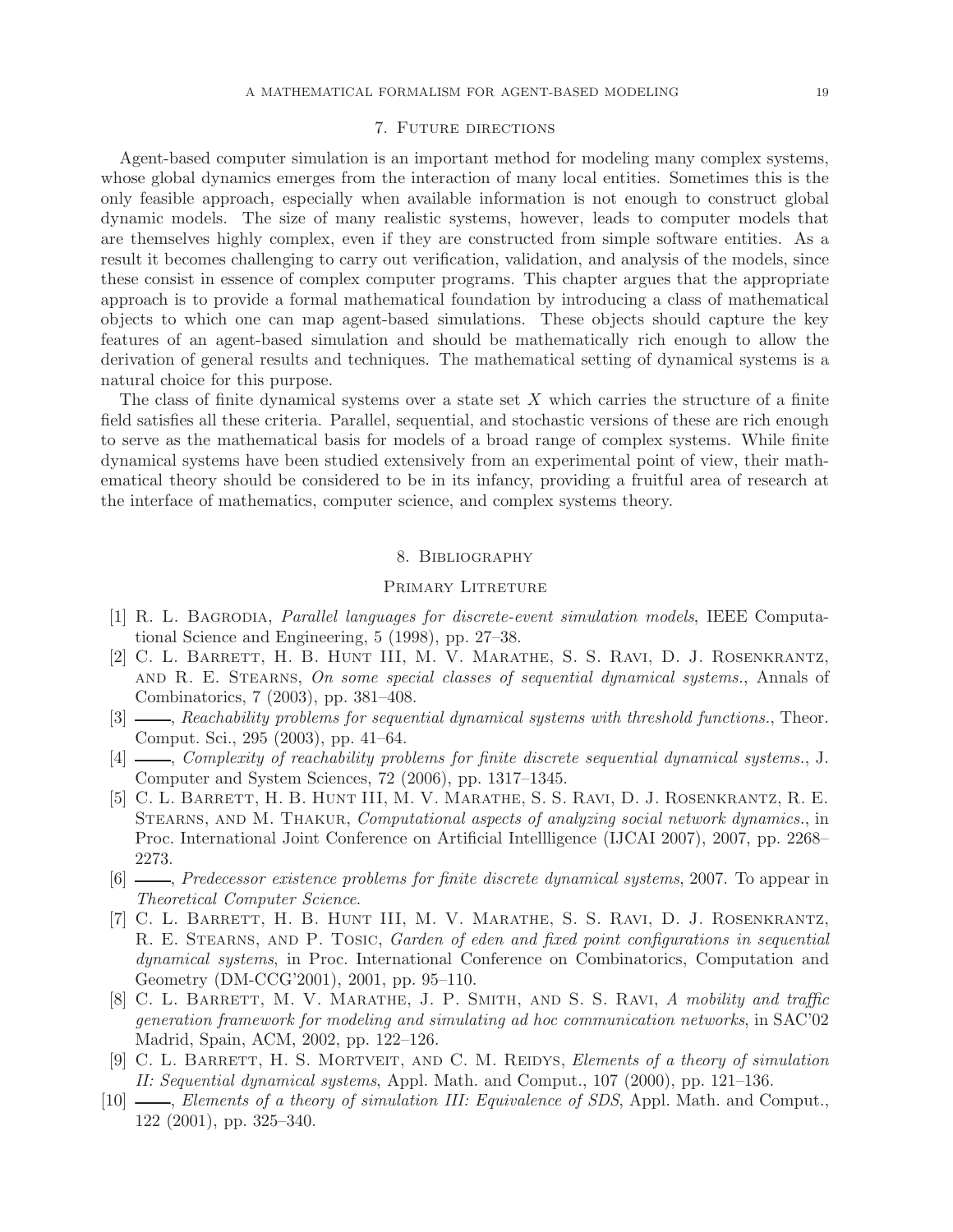- [11]  $\_\_\_\_\_\$ n. Elements of a theory of computer simulation. IV. sequential dynamical systems : fixed points, invertibility and equivalence, Appl. Math. Comput., 134 (2003), pp. 153–171.
- [12] C. L. BARRETT AND C. M. REIDYS, Elements of a theory of simulation I: Sequential CA over random graphs, Appl. Math. and Comput., 98 (1999), pp. 241–259.
- [13] R. Bartlett and M. Garzon, Monomial cellular automata, Complex Systems, 7 (1993), pp. 367–388.
- [14] M. Bernaschi and F. Castiglione, Selection of escape mutants from immune recognition during hiv infection, Immunology and Cell Biology, 80 (2002), pp. 307–313.
- [15] M. Bernaschi, S. Succi, and F. Castiglione, Large-scale cellular automata simulations of the immune system response, Phys. Rev. E, 61 (2000).
- [16] G. BOOCH, J. RUMBAUGH, AND I. JACOBSON, Unified Modeling Language User Guide, Addison-Wesley Professional, 2nd ed., 2005.
- [17] D. Brand and P. Zafiropulo, On communicating finite-state machines, J. ACM, 30 (1983), pp. 323–342.
- [18] P. CARTIER AND D. FOATA, *Problemes combinatoires de commutation et reárrangements*, vol. 85 of Lecture Notes in Mathematics, Springer Verlag, 1969.
- [19] F. Castiglione and Z. Agur, Analyzing hypersensitivity to chemotherapy in a cellular automata model of the immune system, in Cancer modeling and simulation, L. Preziosi, ed., Chapman and Hall/CRC Press, London, 2003.
- [20] F. CASTIGLIONE, M. BERNASCHI, AND S. SUCCI, Simulating the Immune Response on a Distributed Parallel Computer, International Journal of Modern Physics C, 8 (1997), pp. 527– 545.
- [21] F. Castiglione, K. Duca, A. Jarrah, R. Laubenbacher, D. Hochberg, and D. THORLEY-LAWSON, Simulating Epstein-Barr virus infection with C-ImmSim, Bioinformatics, 23 (2007), pp. 1371–1377.
- [22] F. CELADA AND P. SEIDEN, A computer model of cellular interactions in the immune syste, Immunology Today, 13 (1992), pp. 56–62.
- $[23]$   $\_\_\_\_$ , A model for simulating cognate recognition and response in the immune system, J Theor Biol, 158 (1992), pp. 235–270.
- $[24]$   $\ldots$ , Affinity maturation and hypermutation in a simulation of the humoral immune response, Eur J Immunol, 26 (1996), pp. 1350–1358.
- [25] P. P. CHAUDHURI, Additive Cellular Automata. Theory and Applications, vol. 1, IEEE Computer Society Press, 1997.
- [26] O. COLÓN-REYES, A. JARRAH, R. LAUBENBACHER, AND B. STURMFELS, Monomial dynamical systems over finite fields, Complex Systems, 16 (2006), pp. 333–342.
- [27] O. COLÓN-REYES, R. LAUBENBACHER, AND B. PAREIGIS, Boolean monomial dynamical systems, Annals of Combinatorics, 8 (2004), pp. 425–439.
- [28] D. Dawson, Synchronous and asynchronous reversible markov systems, Canad. Math. Bull., 17 (1974), pp. 633–649.
- [29] W. Ebeling and F. Schweitzer, Swarms of particle agents with harmonic interactions, Theory in Biosciences, 120-3/4 (2001), pp. 207–224.
- [30] B. Elspas, The theory of autonomous linear sequential networks, IRE Transaction on Circuit Theory, (1959), pp. 45–60.
- [31] J. FARMER, N. PACKARD, AND A. PERELSON, The immune system, adaptation, and machine learning, Phys. D, 2 (1986), pp. 187–204.
- [32] U. FRISH, B. HASSLACHER, AND P. Y., Lattice-gas automata for the Navier-Stokes equations, Physical Review Letters, 56 (1986), pp. 1505–1508.
- [33] H. Fuks, *Probabilistic cellular automata with conserved quantities*, Nonlinearity, 17 (2004), pp. 159–173.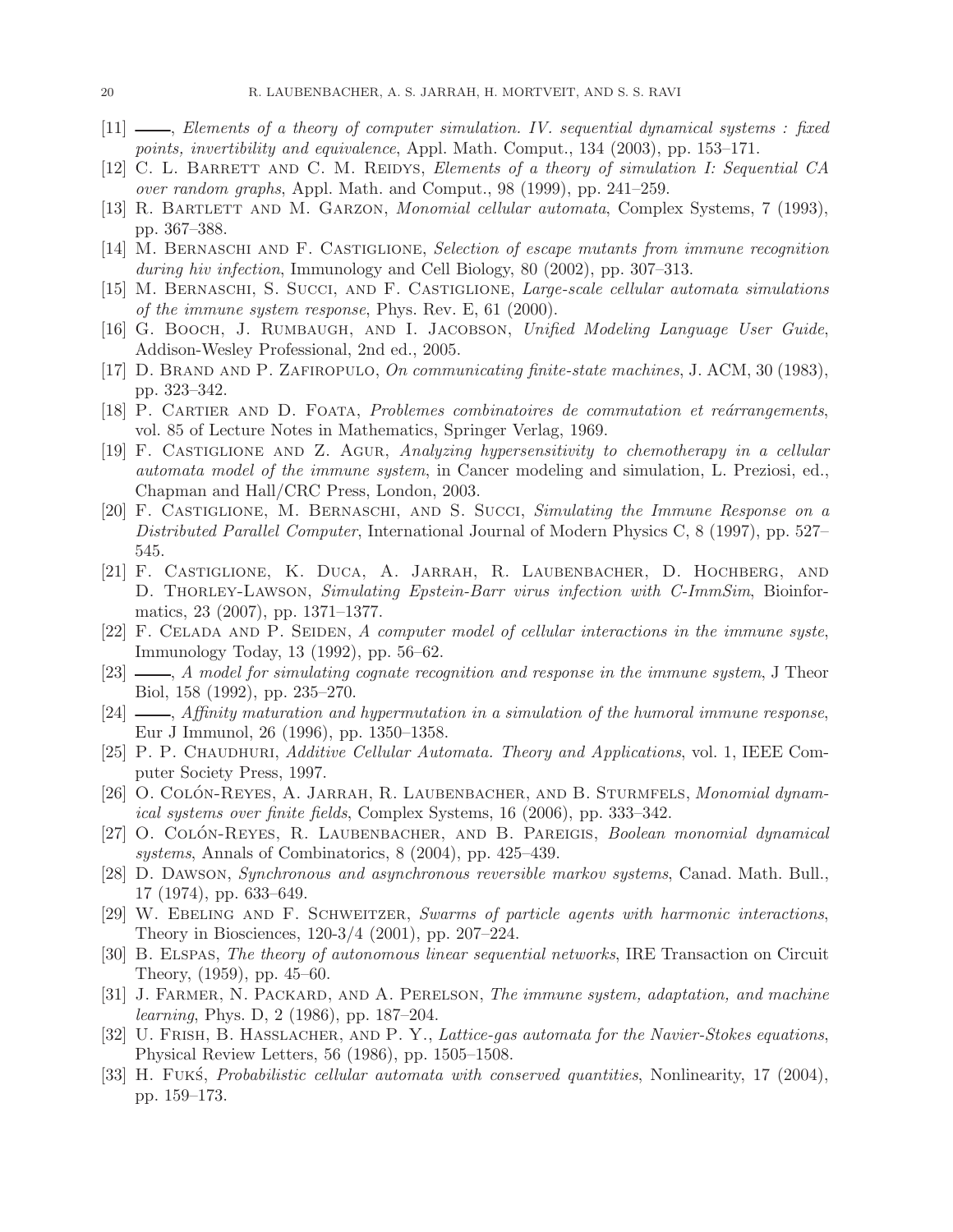- [34] L. D. GARCIA, A. S. JARRAH, AND R. LAUBENBACHER, Sequential dynamical systems over words, Appl. Math. Comput., 174 (2006), pp. 500–510.
- [35] M. GARDNER, The fantastic combinations of John Conway's new solitaire game "life", Scientific American, 223 (1970), pp. 120–123.
- [36] M. GOUDA AND C. CHANG, Proving liveness for networks of communicating finite-state machines, ACM Transactions on Programming Languages and Systems, 8 (1986), pp. 154–182.
- [37] Y. Guo, W. Gong, and D. Towsley, Time-stepped hybrid simulation (tshs) for large scale networks, in INFOCOM 2000. Nineteenth Annual Joint Conference of the IEEE Computer and Communications Societies. Proceedings. IEEE, vol. 2, 2000, pp. 441–450.
- [38] A. GUPTA AND V. KATIYAR, Analyses of shock waves and jams in traffic flow, Journal of Physics A, 38 (2005), pp. 4069–4083.
- [39] A. Å. HANSSON, H. S. MORTVEIT, AND C. M. REIDYS, On asynchronous cellular automata, Advances in Complex Systems, (2005). submitted.
- [40] G. HEDLUND, Endomorphisms and automorphisms of the shift dynamical system, Math. Syst. Theory, 3 (1969), pp. 320– 375.
- [41] A. HERNÁNDEZ-TOLEDO, *Linear finite dynamical systems*, Communications in Algebra, 33 (2005), pp. 2977–2989.
- [42] J. Hopfield, Neural networks and physical systems with emergent collective computational properties, Proc. National Academy of Sciences of the USA, 79 (1982), pp. 2554–2588.
- [43] A. ILICHINSKY, Cellular Automata: A Discrete Universe, World Scientific Publishing Company, July 2001.
- [44] A. Jarrah, R. Laubenbacher, M. Stillman, and P. Vera-Licona, An efficient algorithm for the phase space structure of linear dynamical systems over finite fields. Submitted, 2007.
- [45] D. R. JEFFERSON, Virtual time, ACM Transactions on Programming Languages and Systems, 7 (1985), pp. 404–425.
- [46] J. KARI, Theory of cellular automata: A survey, Theoretical Computer Science, 334 (2005), pp. 3–33.
- [47] B. L. KEYFITZ, *Hold that light! modeling of traffic flow by differential equations.*, Stud. Math. Libr., 26 (2004), pp. 127–153.
- [48] R. LAUBENBACHER AND B. PAREIGIS, Decomposition and simulation of sequential dynamical systems, Adv. Appl. Math., 30 (2003), pp. 655–678.
- [49] R. LIDL AND H. NIEDERREITER, *Finite Fields*, Cambridge University Press, New York, 1997.
- [50] T. M. LIGGETT, *Interacting particle systems*, Classics in Mathematics, Springer-Verlag, Berlin, 2005. Reprint of the 1985 original.
- [51] D. A. LIND, Applications of ergodic theory and sofic systems to cellular automata, Physica D, 10D (1984), pp. 36–44.
- [52] K. LINDGREN, C. MOORE, AND M. NORDAHL, *Complexity of two-dimensional patterns*, Journal of Statistical Physics, 91 (1998), pp. 909–951.
- [53] S. Mac Lane, Category Theory for the Working Mathematician, no. 5 in GTM, Springer Verlag, 2nd ed., 1998.
- [54] M. W. MACY, J. A. KITTS, AND A. FLACHE, *Dynamic social network nodeling and analysis*, The National Academies Press, 2003, ch. Polarization in Dynamic Networks: A Hopfield Model of Emergent Structure, pp. 162–173.
- [55] O. Martin, A. Odlyzko, and S. Wolfram, Algebraic properties of cellular automata, Commun. Math. Phys., 93 (1984), pp. 219–258.
- [56] D. MILLIGAN AND M. WILSON, The behavior of affine boolean sequential networks, Connection Science, 5 (1993), pp. 153–167.
- [57] N. Minar, R. Burkhart, C. Langton, and A. Manor, The swarm simulation system: A toolkit for building multi-agent simulations, Santa Fe Institute preprint series, (1996).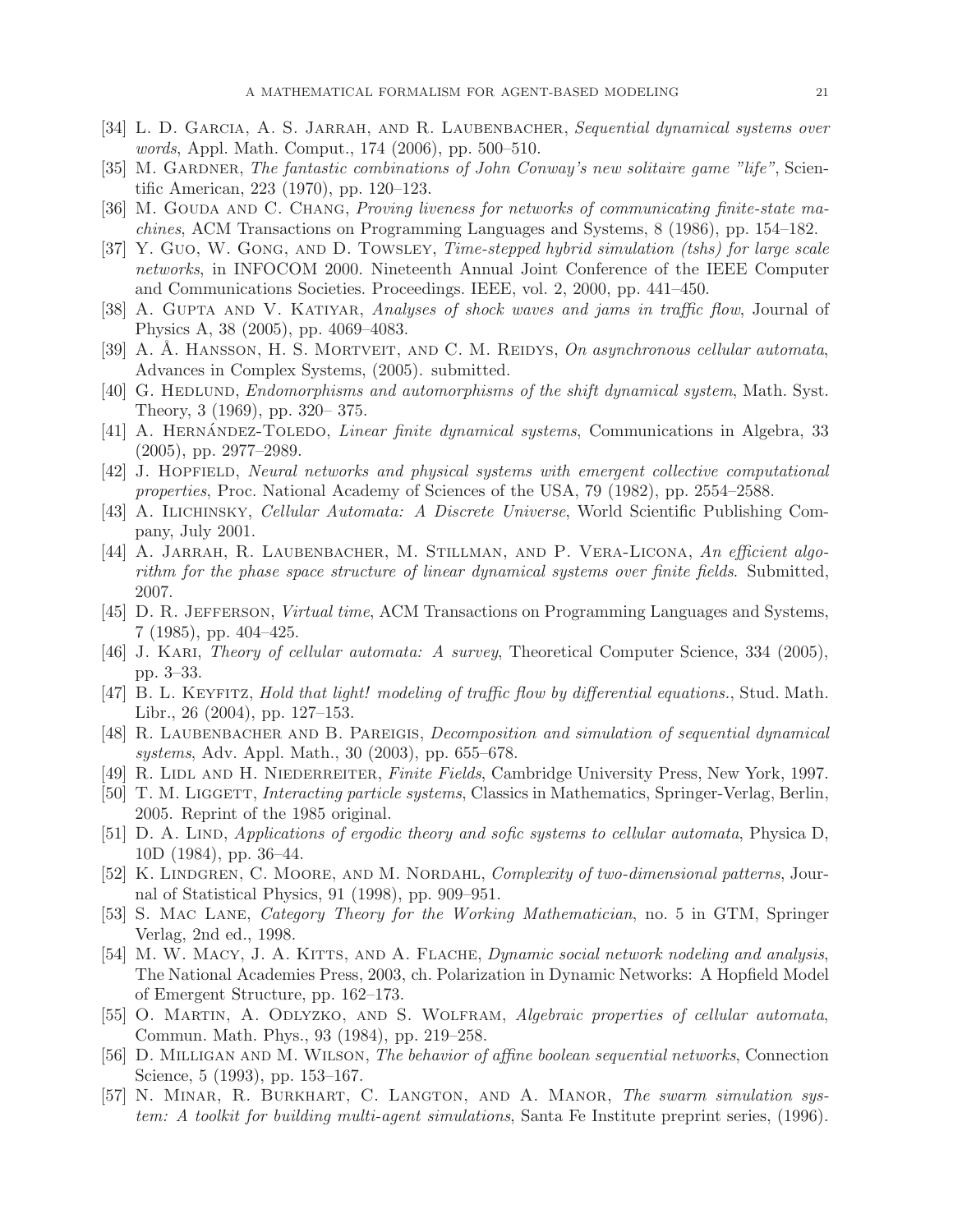http://www.santafe.edu/sfi/publications/96wplist.html.

- [58] J. Misra, Distributed discrete-event simulation, ACM Computing Surveys, 18 (1986), pp. 39– 65.
- [59] T. MONCION, G. HUTZLER, AND P. AMAR, Verification of biochemical agent-based models using petri nets, in International Symposium on Agent Based Modeling and Simulation, ABModSim'06, T. Robert, ed., Austrian Society for Cybernetics Studies, 2006, pp. 695–700.
- [60] D. MORPURGO, R. SERENTHA, P. SEIDEN, AND F. CELADA, *Modelling thymic functions in* a cellular automaton, International Immunology, 7 (1995), pp. 505–516.
- [61] H. S. MORTVEIT AND C. M. REIDYS, *Discrete, sequential dynamical systems*, Discrete Mathematics, 226 (2001), pp. 281–295.
- [62]  $\_\_\_\_\$ , Reduction of discrete dynamical systems over graphs, Advances in Complex Systems, 7 (2004), pp. 1–20.
- [63] K. NAGEL, M. RICKERT, AND C. L. BARRETT, *Large-scale traffic simulation*, Lecture notes in computer science, 1215 (1997), pp. 380–402.
- [64] K. NAGEL AND M. SCHRECKENBERG, A cellular automaton model for freeway traffic, Journal de physique I, 2 (1992), pp. 2221–2229.
- [65] K. Nagel, M. Schreckenberg, A. Schadschneider, and N. Ito, Discrete stochastic models for traffic flow, Physical Review E, 51 (1995), pp. 2939–2949.
- [66] K. NAGEL AND P. WAGNER, Traffic Flow: Approaches to Modelling and Control, John Wiley & Sons, 2006.
- [67] R. E. Nance, A history of discrete event simulation programming languages, ACM SIGPLAN Notices, 28 (1993), pp. 149–175.
- [68] M. J. NORTH, N. T. COLLIER, AND J. R. VOS, Experiences creating three implementations of the repast agent modeling toolkit., ACM Trans. Modeling and Computer Simulation, 16 (2006), pp. 1–25.
- [69] P. Orponen, Computational complexity of neural networks: A survey, Nordic Journal of Computing, 1 (1994), pp. 94–110.
- [70] , The computational power of discrete hopfield networks with hidden units, Neural Computation, 8 (1996), pp. 403–415.
- [71] J. K. Park, K. Steiglitz, and W. P. Thruston, Soliton-like behavior in automata, Physica D, 19D (1986), pp. 423–432.
- [72] C. REIDYS, Acyclic Orientations of Random Graphs, Advances in Applied Mathematics, 21 (1998), pp. 181–192.
- [73] C. M. REIDYS, On acyclic orientations and sequential dynamical systems, Adv. Appl. Math., 27 (2001), pp. 790–804.
- [74]  $\ldots$ , On Certain Morphisms of Sequential Dynamical Systems, Discrete Mathematics, 296  $(2005)$ , pp.  $245-257$ .
- [75] , Sequential dynamical systems over words, Annals of Combinatorics, 10 (2006).
- [76] M. Rickert, K. Nagel, M. Schreckenberg, and A. Latour, Two lane traffic simulations using cellular automata, Physica A, 231 (1996), pp. 534–550.
- [77] D. H. Rothman, Cellular-automaton fluids: A model for flow in porous media, Geophysics, 53 (1988), pp. 509–518.
- [78] S. RUSSELL AND P. NORWIG, *Artificial Intelligence: A Modern Approach*, Prentice-Hall, 2003.
- [79] B. SCHÖNFISCH AND A. DE ROOS, Synchronous and asynchronous updating in cellular automata, BioSystems, 51 (1999), pp. 123–143.
- [80] I. Shmulevich, E. R. Dougherty, S. Kim, and W. Zhang, Probabilistic boolean networks: A rule-based uncertainty model for gene regulatory networks, Bioinformatics, 18 (2002), pp. 261–274.
- [81] I. SHMULEVICH, E. R. DOUGHERTY, AND W. ZHANG, From boolean to probabilistic boolean networks as models of genetic regulatory networks, Proceedings of the IEEE, 90 (2002),